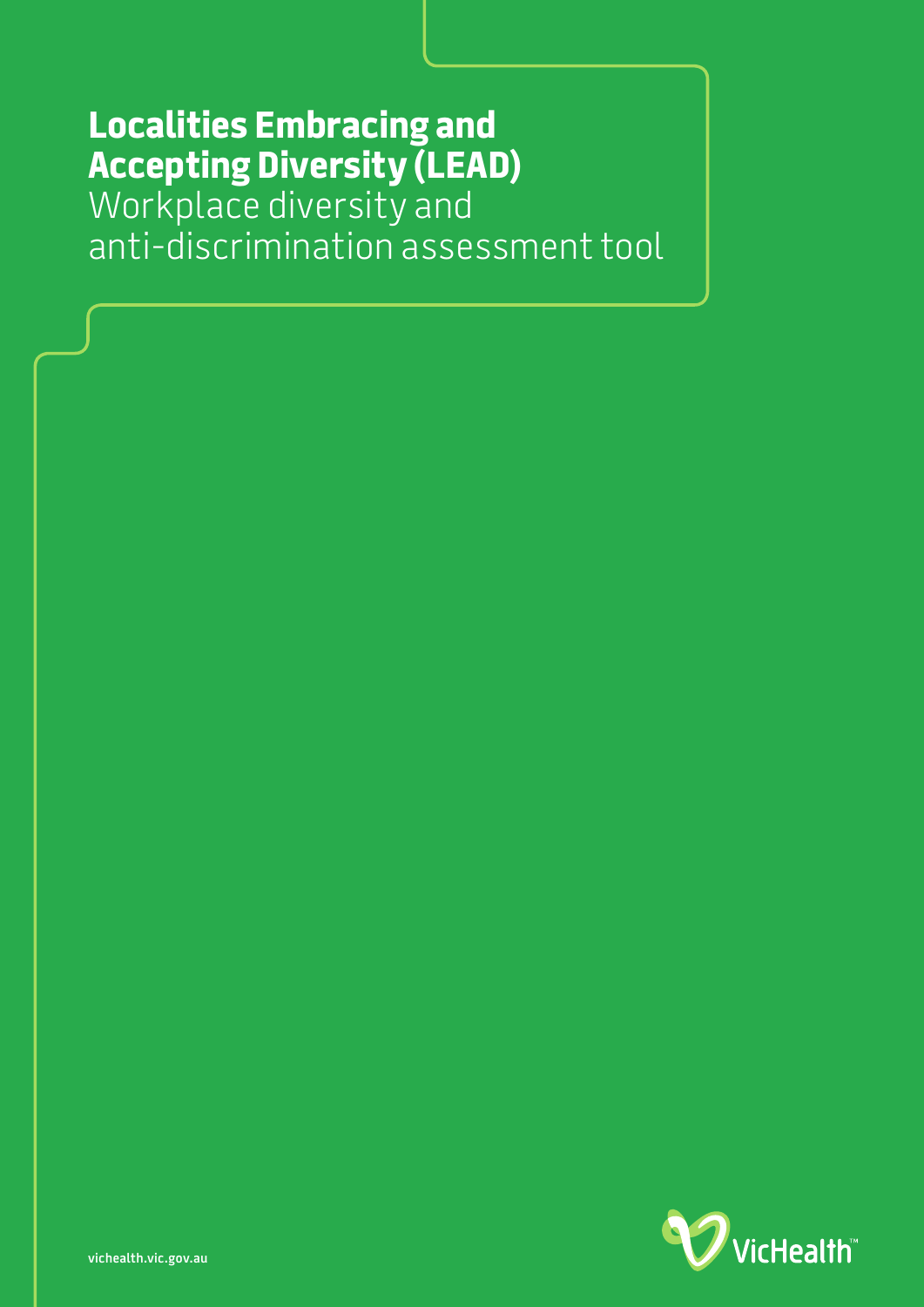#### **Acknowledgements**

VicHealth would like to acknowledge and thank the authors of this report, Brigid Trenerry and Professor Yin Paradies.

© VicHealth 2015 October 2015 P-MW-227

#### **Suggested citation**

VicHealth 2015, *Localities Embracing and Accepting Diversity (LEAD) Workplace diversity and antidiscrimination assessment tool,* Victorian Health Promotion Foundation, Melbourne.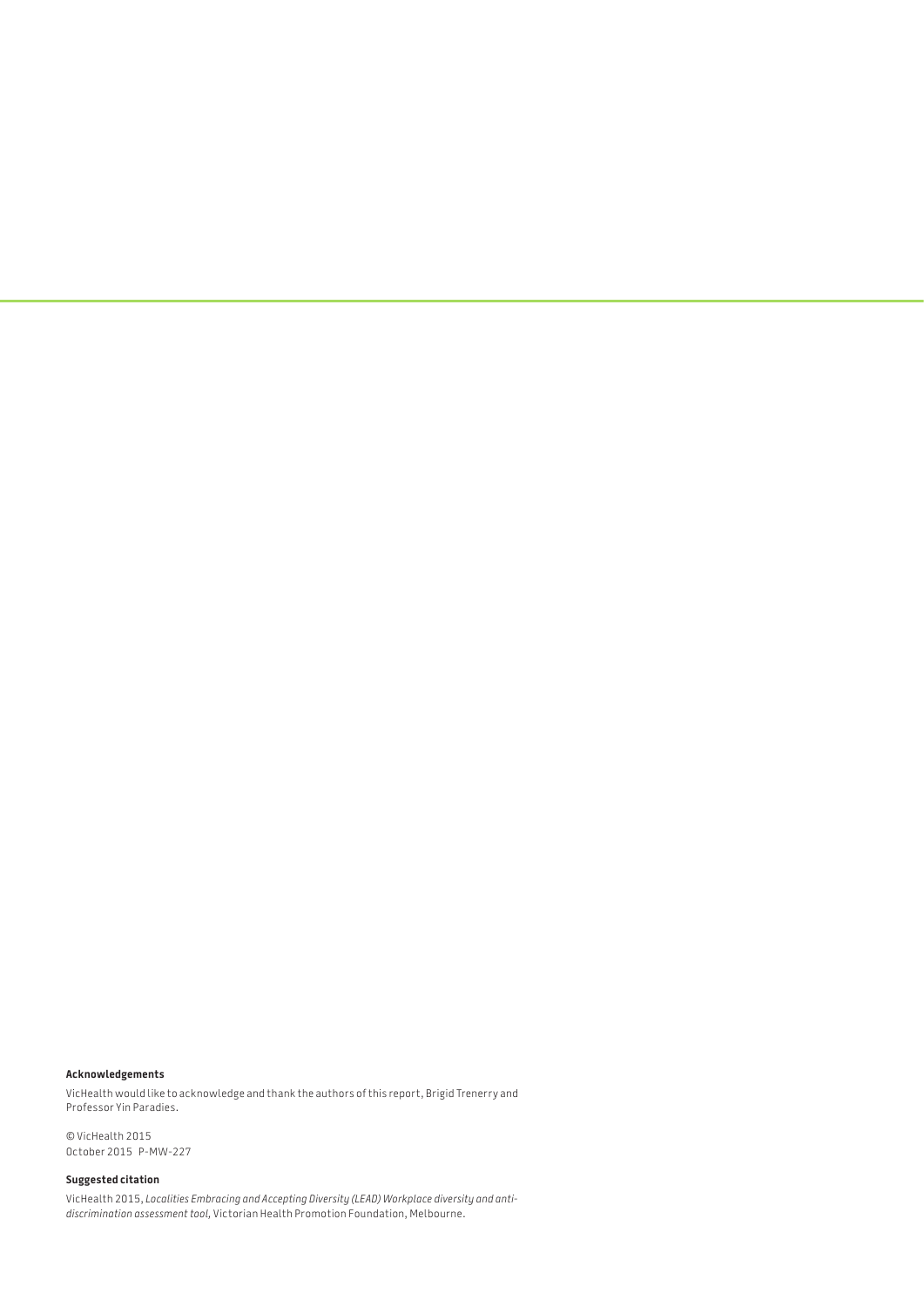# **Contents**

## **Introduction**

- 4 Why focus at the workplace level?<br>4 Benefits of conducting a workplace
- 4 Benefits of conducting a workplace assessment<br>5 Purpose of the workplace assessment tool
- 5 Purpose of the workplace assessment tool<br>5 Committing to an ongoing process of assess
- Committing to an ongoing process of assessment
- Development of the workplace assessment tool

#### **Conducting the assessment**

- How to conduct the assessment
- How long does the workplace assessment take?
- Further recommendations for an effective assessment process

#### **Glossary of terms**

- **Workplace diversity and anti-discrimination assessment tool**
- 9 Structure of the tool<br>9 Instructions for comp
- Instructions for completing the table
- **References**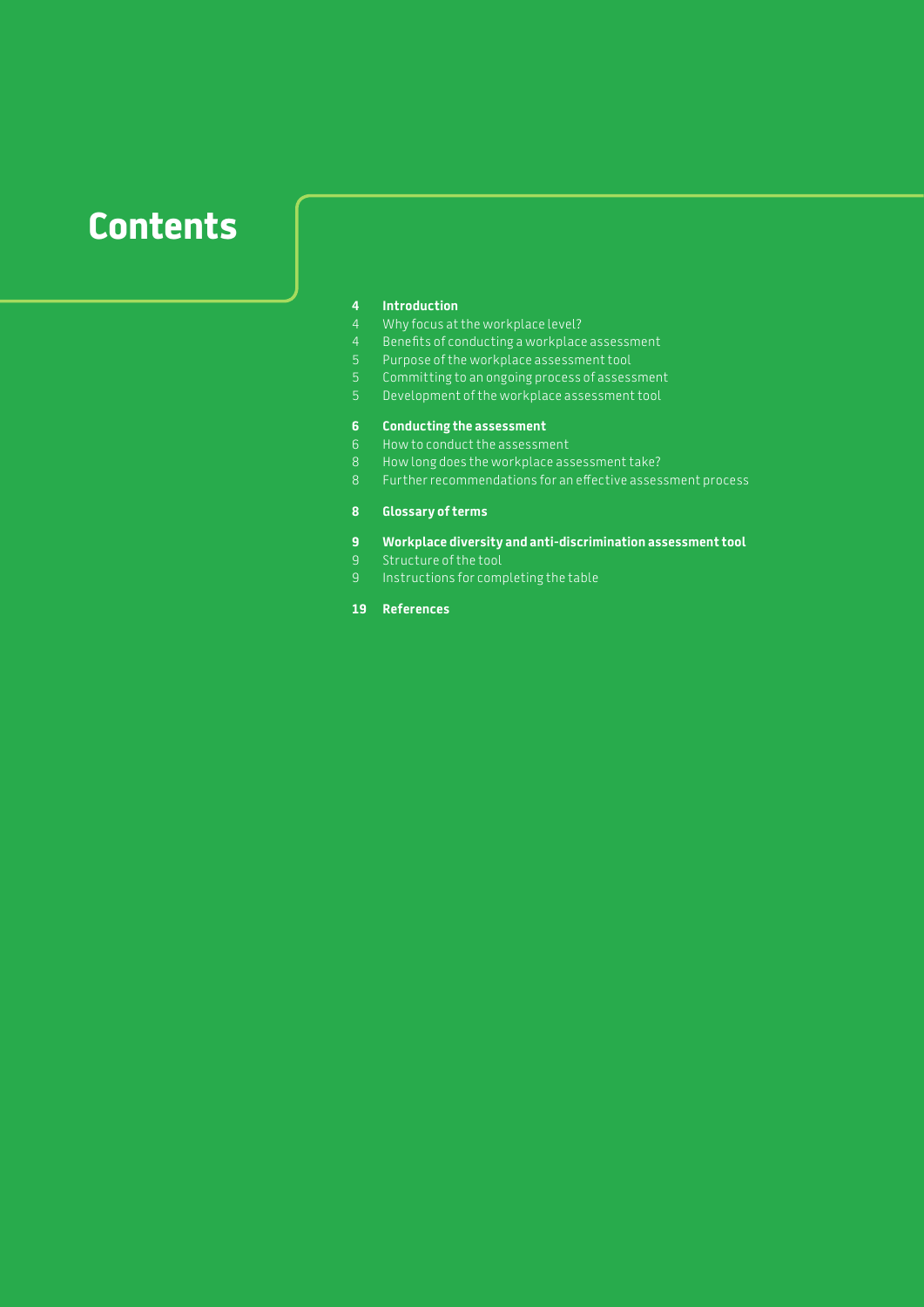

The demographic compositions of Australian workforces are changing. Victoria is one of the fastest growing and most diverse states in Australia. Harnessing diversity is therefore essential to facing new challenges in terms of productivity, skill shortages, global labour market competition and an ageing population (Berman & Victorian Equal Opportunity and Human Rights Commission 2008; Nicholas et al. 2001). Evidence has shown that racial diversity supports creativity and innovative thinking, greater employee commitment and team performance, larger market share, and better customer and client satisfaction (Paradies et al. 2009).

There is also an increasing need to respond to issues of race-based anti-discrimination in the workplace. Race-based anti-discrimination has negative outcomes for individuals and society, resulting in considerable social and economic costs. There is strong evidence of a link between race-based antidiscrimination and ill-health, especially mental health problems such as anxiety and depression (Paradies 2006; Williams & Mohammed 2009).

In the workplace, where many people spend a large proportion of their time, race-based anti-discrimination is associated with increased blood pressure, poor job quality, reduced organisational productivity, commitment, trust, satisfaction and morale as well as increases in cynicism, absenteeism and staff turnover (Trenerry, Franklin & Paradies 2012). Loss of productivity, skills and innovation are also major costs arising from discrimination in the workplace (Trenerry, Franklin & Paradies 2012).

### **Why focus at the workplace level?**

Workplaces have been identified both as places where racebased anti-discrimination occurs and as a priority setting where anti-discrimination and diversity can be supported and enhanced (Trenerry, Franklin & Paradies 2012). Workplaces provide a natural environment for contact between people from diverse racial, ethnic, cultural, religious and linguistic backgrounds. Therefore, workplaces can play an important role in modelling and enforcing anti-discrimination standards.

Legislative requirements under the *Victorian Charter of Human Rights and Responsibilities 2006* and the *Victorian Equal Opportunity Act 2010* include obligations for employers and workplaces relating to race, ethnicity and religion. This provides a strong case for taking a more proactive approach to responding to diversity and discrimination in the workplace.

### **Benefits of conducting a workplace assessment**

Undertaking a workplace assessment is a proven approach to supporting best practice in workplace diversity and antidiscrimination (Trenerry, Franklin & Paradies 2010; Trenerry & Paradies 2012). Conducting a workplace assessment provides a process for reviewing and planning for improved practice across a range of organisational functions. The assessment process gathers baseline information from which to plan for diversity and anti-discrimination and against which progress can be measured. Therefore, the process functions as both a planning tool and as a means to establish organisational accountability. The very process of undertaking a workplace assessment makes a strong statement to your workforce, clients and community that your organisation values diversity and is committed to creating a workplace environment that is free from discrimination.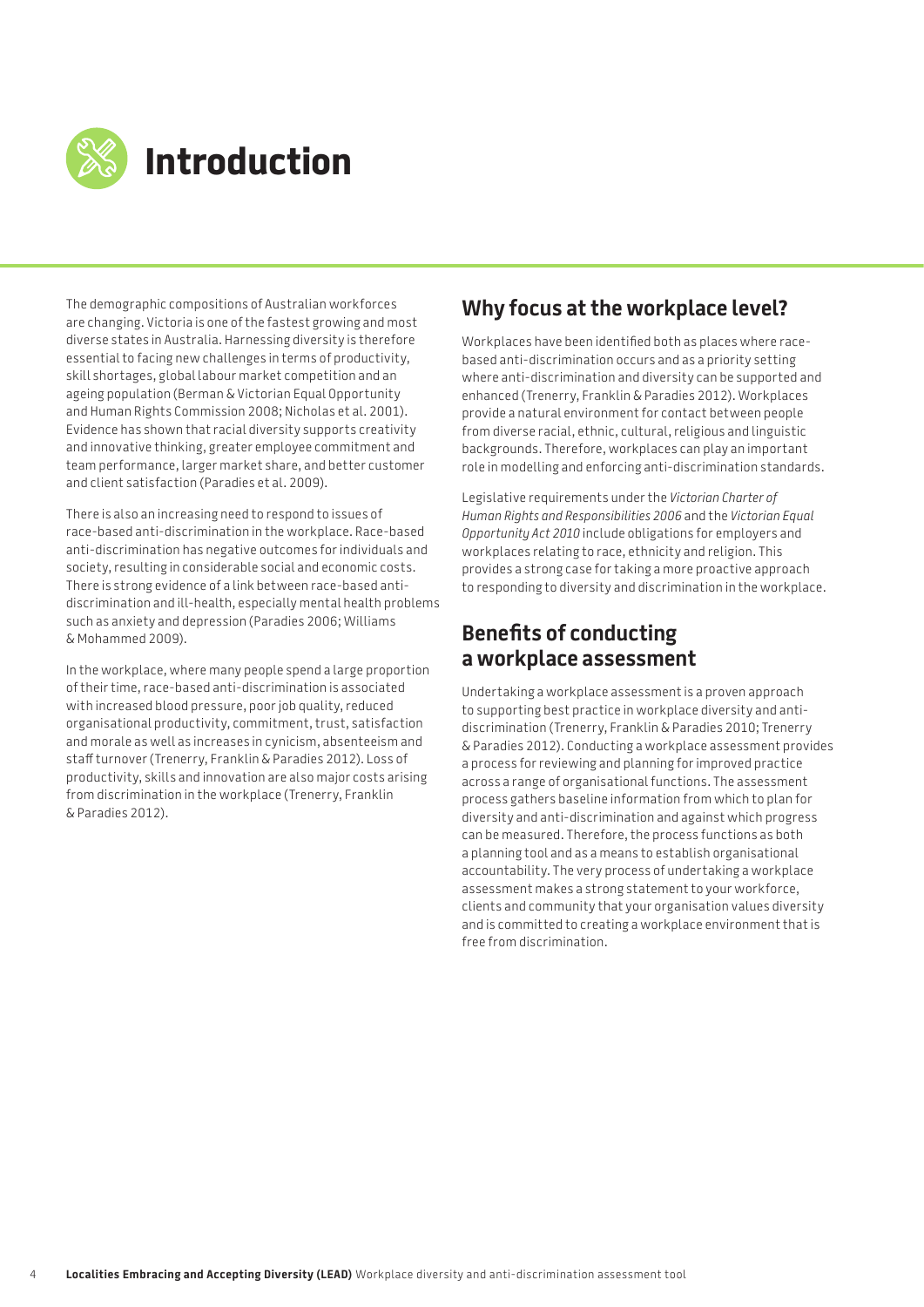### **Purpose of the workplace assessment tool**

The workplace diversity and anti-discrimination assessment tool has been designed to guide organisations through a series of best practice statements and examples. The tool has been structured to assess current policy and practice through the involvement of an internal assessment committee consisting of representatives from key organisational areas, including human resources, senior leadership, community services, administration, finance, communications and policy and planning, as well as individuals whose job roles are directly concerned with diversity issues. Senior leadership and other employees are also encouraged to support and participate in the process.

While the tool functions as a stand-alone self-assessment process, there is also the opportunity to bring in support of external parties to provide additional expertise and prevent bias. For example, external parties might include experts who have a strong understanding of workplace diversity and anti-discrimination issues who can provide advice, facilitate meetings and keep discussion on track. Researchers could also be engaged to conduct formal interviews and focus groups with employees so that issues about current policy and practice can be aired freely. Through the assessment process, the tool collects important information about current policy and practice from a variety of sources, including organisational documents, discussion or formal interviews and focus groups with employees. Findings and recommendations from the assessment process inform the development of an action plan.

The tool has been developed in the context of internal workplace and employee issues and does not focus on organisational functions relating to service delivery or external community engagement. The tool also focuses at the level of organisational policy and practice. Additional information about individual employee attitudes, behaviours and experiences can be gathered through other evaluative tools, such as employee surveys.

#### **Committing to an ongoing process of assessment**

The process of organisational assessment should be viewed as an ongoing process. This tool recognises that some organisations will be further along in this process, while others may just be beginning. Whichever stage your organisation is at, the tool provides an opportunity to engage in an ongoing process of assessment and planning, which can be reviewed according to organisational needs, for example annually or biennially.

The tool functions as a guide to generate discussion and reflection, rather than as a measure of organisational or individual performance. A key purpose of the tool is to identify key organisational strengths, as well as opportunities for continuous learning and improvement. As a planning tool, the assessment also provides the opportunity to set realistic goals for progressing issues of diversity and anti-discrimination within the workplace, over both the short and long term.

### **Development of the workplace assessment tool**

The workplace diversity and anti-discrimination assessment tool has been developed following a comprehensive review of global literature on how to best assess workplace policy and practice in relation to diversity and anti-discrimination.<sup>1</sup> A key finding of the review was that a tool to assess diversity and anti-discrimination workplace practices within an Australian context was not currently available, which led to the development of this tool.

The tool was developed for organisations taking part in a placebased pro-diversity and anti-discrimination program run by VicHealth: the Localities Embracing and Accepting Diversity (LEAD) Project.2 The tool has been piloted with two local government councils in Victoria. Based on this piloting, the tool has been refined for use within other organisational settings.

<sup>2</sup> See the VicHealth website for more information on LEAD: www.vichealth.vic.gov.au

<sup>1</sup> The Racial Diversity Workplace Assessment Tool was developed through an integration of key theoretical concepts and best-practice examples gained from a review of global literature and approaches to organisational assessment (see Trenerry et al. 2010). While the development of the tool encompasses a broad spectrum of theoretical issues considered in this review, specific items were drawn and adapted from the following sources, based on their suitability for Australian workplace settings (see Bowen 2004; Department of Immigration and Citizenship 2008; Executive Leadership Foundation 2003; University of Melbourne, Merri Community Health Services and the Centre for Culture, Ethnicity and Health 2014; Mungabareena Aboriginal Corporation & Women's Health Goulburn North East 2008).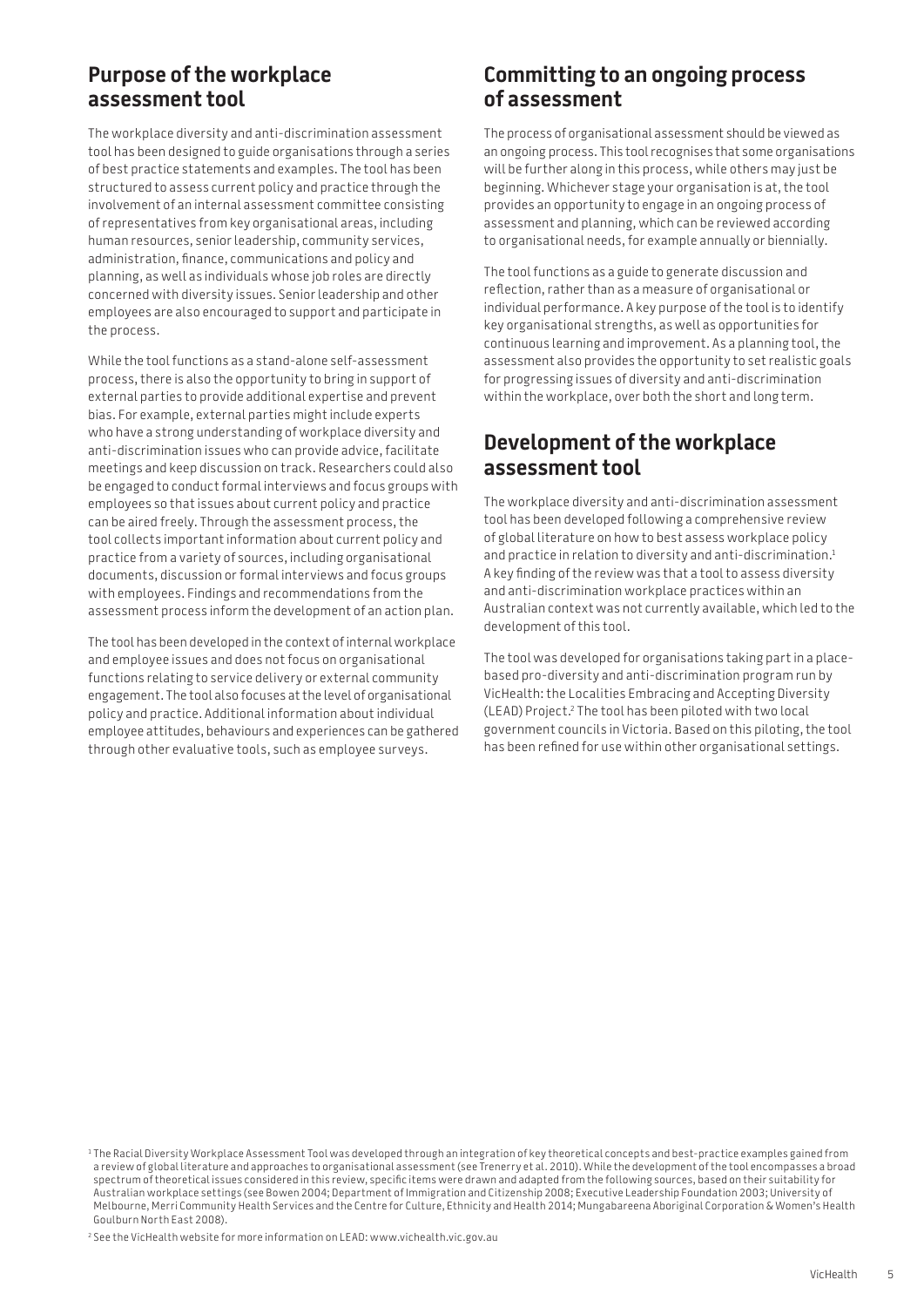# **Conducting the assessment**

#### **How to conduct the assessment**

The following acts as a guide to the number of steps involved in conducting a workplace assessment.

| No.            | <b>Task</b>                             | Person(s)<br>responsible                                               | <b>Purpose/further</b><br>details                                                                                                      | <b>Suggested steps</b>                                                                                                                                                                                                                                                                                                                                                                                                                                                                                                                                                                                                                                                                                                                                                                                                                                                                    |
|----------------|-----------------------------------------|------------------------------------------------------------------------|----------------------------------------------------------------------------------------------------------------------------------------|-------------------------------------------------------------------------------------------------------------------------------------------------------------------------------------------------------------------------------------------------------------------------------------------------------------------------------------------------------------------------------------------------------------------------------------------------------------------------------------------------------------------------------------------------------------------------------------------------------------------------------------------------------------------------------------------------------------------------------------------------------------------------------------------------------------------------------------------------------------------------------------------|
| $\mathbf{1}$   | Communication                           | Board, chief<br>executive<br>officer (CEO)<br>and senior<br>leadership | Support from the<br>board, CEO and<br>senior leadership<br>is critical for the<br>gaining of support<br>for the assessment<br>process. | Support for the workplace assessment can be shown<br>through written or verbal communication to staff<br>and ensuring that necessary time and resources are<br>available to conduct the assessment (e.g. before the<br>assessment is undertaken, the CEO or board member<br>could issue a general announcement to all staff about<br>the purpose of the assessment, what may be expected<br>of staff, and what the organisation will do with the<br>findings).                                                                                                                                                                                                                                                                                                                                                                                                                            |
| $\overline{2}$ | Establish an<br>assessment<br>committee | Assessment<br>committee<br>Input from<br>CEO and senior<br>leadership  | This working group<br>takes central<br>responsibility for<br>coordinating and<br>providing oversight<br>to the assessment<br>process.  | An assessment committee of approximately 6 to 8<br>people is established to lead the assessment process.<br>This includes staff representing key functions within<br>the organisation such as human resources, senior<br>leadership, community services, administration,<br>finance, communications and policy and planning,<br>as well as individuals whose job roles are directly<br>concerned with diversity issues. The team itself should<br>reflect the diversity of the workforce. People who are<br>well positioned within the organisation and sensitive<br>to diversity issues should be appointed to lead the<br>assessment process and chair assessment committee<br>meetings. Alternatively, external parties who have<br>a strong understanding of workplace diversity and<br>anti-discrimination issues may be invited to facilitate<br>meetings and help to prevent bias. |

#### **Table 1: Suggested steps in conducting a workplace assessment**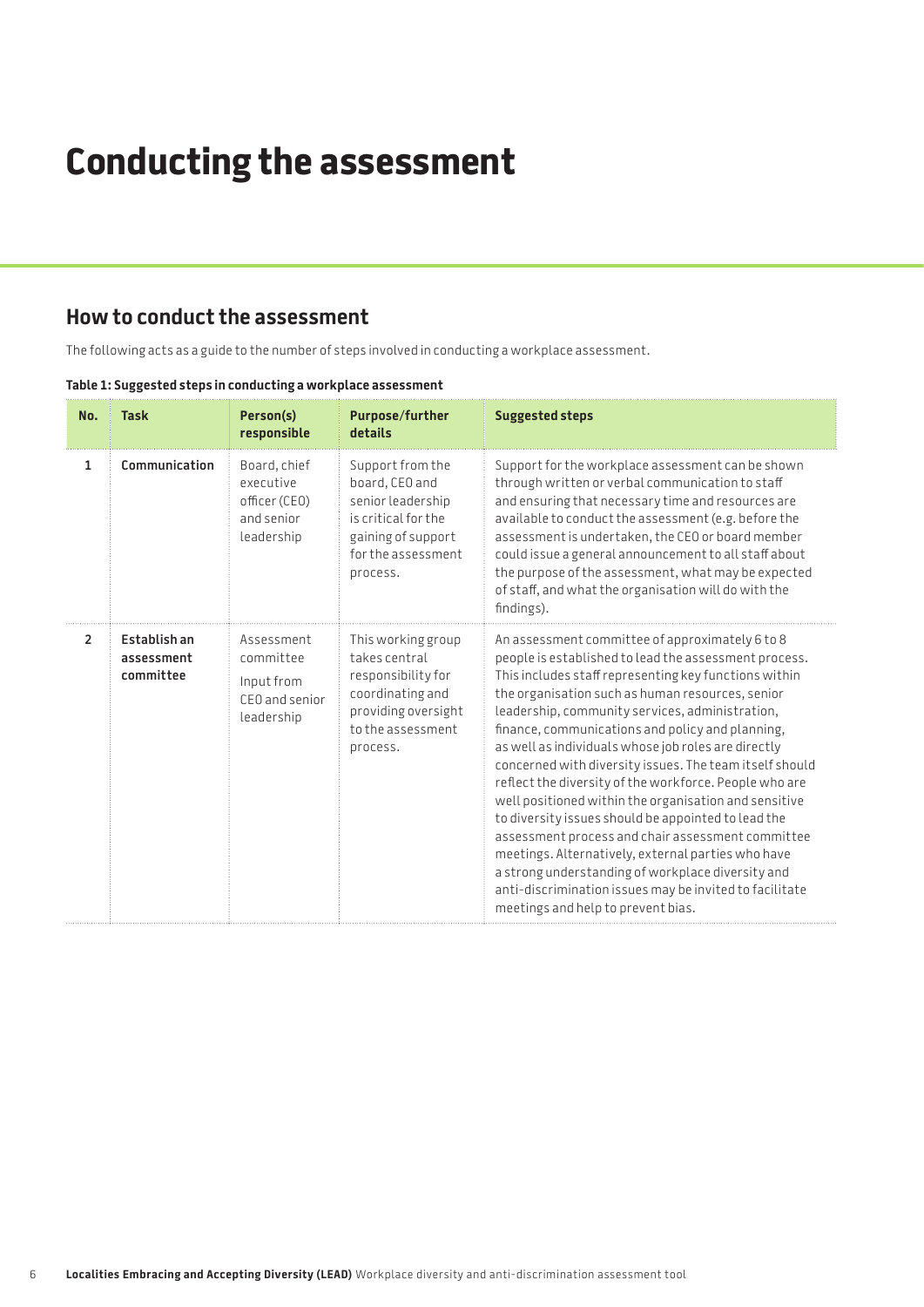| No. | <b>Task</b>                                         | Person(s)<br>responsible | <b>Purpose/further</b><br>details                                                                                                                                                                          | <b>Suggested steps</b>                                                                                                                                                                                                                                                                                                                                                                                                                                                                                                                                                                                                                                                                                                                                                                                                                  |
|-----|-----------------------------------------------------|--------------------------|------------------------------------------------------------------------------------------------------------------------------------------------------------------------------------------------------------|-----------------------------------------------------------------------------------------------------------------------------------------------------------------------------------------------------------------------------------------------------------------------------------------------------------------------------------------------------------------------------------------------------------------------------------------------------------------------------------------------------------------------------------------------------------------------------------------------------------------------------------------------------------------------------------------------------------------------------------------------------------------------------------------------------------------------------------------|
| 3   | Identification<br>of documents                      | Assessment<br>committee  | Organisational<br>documents provide<br>an indication of<br>organisational<br>policy and practice<br>and support<br>responses on the<br>assessment tool.                                                    | The assessment committee identifies key organisational<br>documents to be reviewed in the assessment process,<br>such as:<br>· mission, vision, values statement<br>· organisational website<br>· staff, board and volunteer orientation materials<br>• annual reports<br>• strategic plans<br>· multicultural, diversity and reconciliation plans<br>• human resource strategic plans, policy and<br>procedures manual<br>• copies of current and recent job postings, with<br>associated position descriptions<br>· dissemination policies and procedures for job postings<br>· selection, recruitment and interviewing guidelines<br>• performance evaluation guidelines<br>· data on race, ethnicity, culture, religion and/or<br>spoken languages collected in human resource<br>management systems<br>• other relevant documents. |
| 4   | Completing the<br>assessment tool                   | Assessment<br>committee  | Through a process<br>of discussion,<br>the assessment<br>committee identifies<br>current policy and<br>practice for each<br>question on the<br>assessment tool.                                            | The assessment committee reviews documents before<br>meeting to work through the assessment tool. Based<br>on these documents, the committee works through<br>each question in the assessment tool. Key discussion<br>points and responses are recorded in the assessment<br>tool. Other staff may be approached to assist with data<br>gathering activities. This could include discussion with<br>key staff, or formal interviews/focus groups conducted<br>by an external party so that issues can be aired freely<br>and to prevent bias.                                                                                                                                                                                                                                                                                           |
| 5   | <b>Finalising the</b><br>assessment tool            | Assessment<br>committee  | The assessment<br>committee finalises<br>responses in the<br>assessment tool.                                                                                                                              | The assessment committee should now be in a position<br>to finalise responses in the assessment tool, including<br>recommendations and priorities for further action.                                                                                                                                                                                                                                                                                                                                                                                                                                                                                                                                                                                                                                                                   |
| 6   | Action<br>planning and<br>communication<br>to staff | Assessment<br>committee  | Involving the board<br>and/or senior<br>leadership in the<br>development of<br>the action plan and<br>communicating<br>it to all staff<br>provides ongoing<br>accountability to the<br>assessment process. | In the final stage of the assessment process,<br>assessment committee members develop an action<br>plan. The Board and/or senior leadership should be<br>involved in developing and endorsing the action plan<br>and communicating the plan to all staff.                                                                                                                                                                                                                                                                                                                                                                                                                                                                                                                                                                               |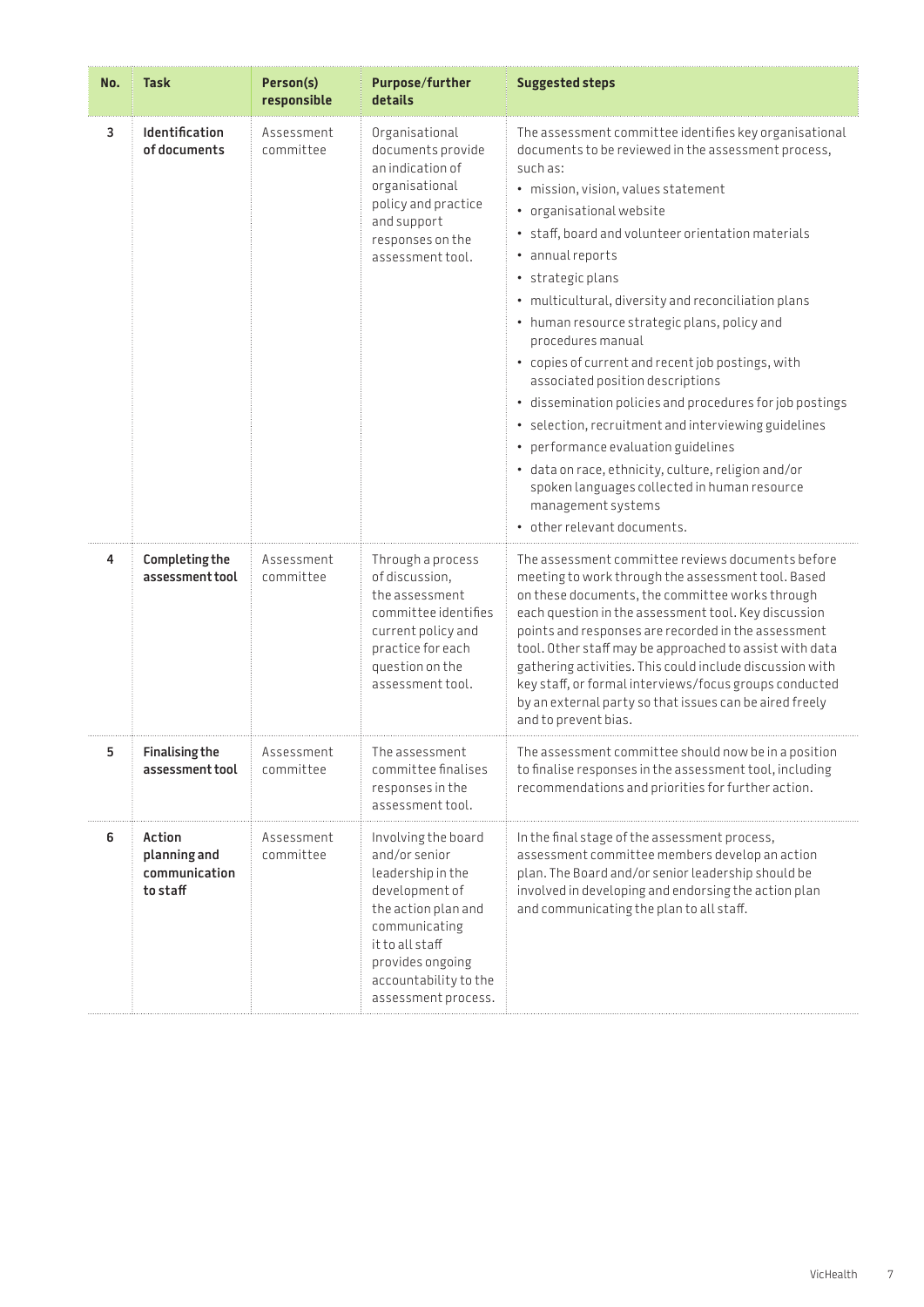### **How long does the workplace assessment take?**

Depending on the size of the organisation and the complexity of the issues discussed, the assessment process can be completed over a half or full day meeting of the assessment committee or over a number of meetings. An initial meeting should be held to introduce members to the assessment tool and process, and to identify organisational documents. Sufficient time should then be provided for members to read through organisational documents before meeting to work through items in the tool. Assessment committee members should be encouraged to read through all documentation and attend all meetings.

#### **Further recommendations for an effective assessment process**

To ensure that the process of assessment is effective in improving workplace diversity and anti-discrimination, further recommendations include:

- engage the Board and/or senior leadership early on to endorse and support the assessment process (e.g. senior leadership may be approached to nominate and approach employees for their involvement on the assessment committee. The Board and/or senior leadership should again be engaged in developing the action plan and communicating findings to all staff
- if feasible, engage an independent skilled facilitator who has a strong understanding of workplace diversity and anti-discrimination issues to guide the process and keep discussion on track
- encourage assessment committee members to read through all documentation and attend all meetings. If feasible, structure meetings to include a longer half day or full day meeting to ensure all members are in attendance and that momentum is maintained
- manage group dynamics and potential resistances by reinforcing that the assessment is not about individual or organisational performance but a commitment to addressing gaps in practice and policy
- ensure that the people from diverse racial, ethnic, cultural, religious and linguistic backgrounds are well represented in the group as these individuals may have a clearer understanding of how process and policies create unfair treatment and inequality
- be realistic in setting of actions and priorities according to organisational needs and priorities
- provide opportunities for assessment committee members to reflect on how the process has changed their own thinking and practice. Changes to individual practice are another important outcome of the assessment process.

### **Glossary of terms**

**An Aboriginal and/or Torres Strait Islander person** is someone who:

- is a descendent of the First Peoples of Australia
- identifies as an Aboriginal and/or Torres Strait Islander person
- is accepted by the community in which they live as an Aboriginal and/or Torres Strait Islander person.

**Anti-discrimination** refers to treatment which results in equal power, resources or opportunities across people from different racial, ethnic, cultural and/or religious backgrounds (Paradies et al. 2009).

**Diversity** is used to describe variation between people in terms of a range of factors including ethnicity, national origin, gender, ability, age, physical characteristics, religion, values, sexual orientation, socioeconomic class, or life experiences (Bowen 2004). For this resource, 'diversity' is used as a shorthand term and refers to racial, ethnic, cultural, religious and/or linguistic diversity. The term is inclusive of Aboriginal and/or Torres Strait Islander people.

**Race-based anti-discrimination** refers to those behaviours or practices that result in avoidable and unfair inequalities across groups in society on the basis of race, ethnicity, culture and/or religion (Paradies et al. 2009).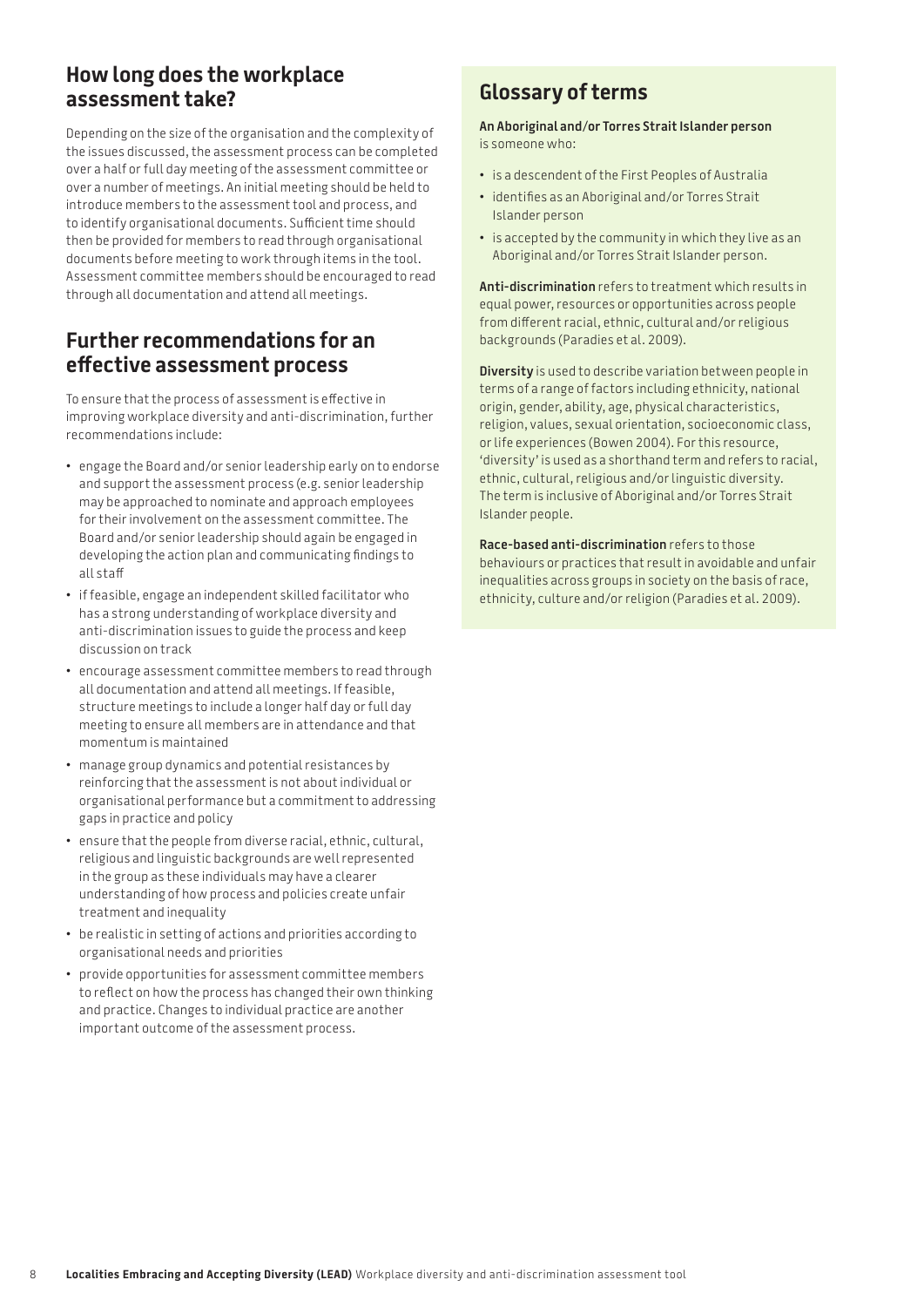# **Workplace diversity and anti-discrimination assessment tool**

### **Structure of the tool**

The tool is structured according to five domains representing key organisational functions, as outlined below.

#### **Domain 1** Organisational profile

This domain provides a profile of the organisation, including the extent to which a commitment to diversity and antidiscrimination is reflected in organisational goals, values and statements and the physical environment. Organisational goals, values and statements provide information on organisational commitment to diversity and anti-discrimination, while the physical environment, including signs and symbols and other measures to accommodate diversity in the workplace, help to provide a welcoming environment for people from diverse racial, ethnic, cultural, religious and linguistic backgrounds. The physical environment can be assessed by walking through the organisational buildings, office and meeting spaces and staff amenities.

#### **Domain 2** Diversity planning and resources

This domain assesses whether the organisation has a workforce diversity plan and other resources to support diversity and anti-discrimination in the workplace. Key questions include the extent to which the organisation plans for and sets goals for increasing the diversity of the workforce; has policies and procedures for addressing race-based anti-discrimination in the workplace and makes resources available to support diversity and anti-discrimination activities.

#### **Domain 3** Communications

This domain assesses organisational communications and the extent to which the organisation provides guidelines, protocols and other resources for staff for communications in relation to people from diverse backgrounds. Organisational communications, such as key publications and the organisational website, provide important information about the organisation and the extent to which the organisation supports diversity and anti-discrimination. Ensuring that organisational publications contain images of people from diverse racial, ethnic, cultural, religious and linguistic backgrounds, are free from bias and use appropriate terminology can enable people from diverse backgrounds to feel welcome and included. The development of guidelines and protocols also provides important information to staff about how to communicate in relation to people from diverse backgrounds.

#### **Domain 4** Human resources

This domain assesses key human resource and employment policies, processes and practices to support the employment and retention of people from diverse racial, ethnic, cultural, religious and linguistic backgrounds, as well as opportunities for training and rewarding staff performance in relation to workplace diversity and anti-discrimination. This includes recruitment and selection processes, the involvement of managers and retention processes, diversity and anti-discrimination training programs for staff and managers, performance reviews and exiting processes. Human resource and employment practices are essential to increasing and managing workforce diversity. This is especially important given that significant barriers exist for people from diverse backgrounds in seeking and gaining employment. Many of these barriers are hidden and subtle, such as recruitment practices that are inaccessible to people from diverse backgrounds and biases in selection (Dipboye & Colella 2005).

#### **Domain 5** Data collection and monitoring

This domain assesses the collection and monitoring of employee data, compliance with anti-discrimination regulations and laws, monitoring of complaints of race-based antidiscrimination in the workplace, and the evaluation of diversity initiatives and programs. The collection and ongoing monitoring of employee data provides important information about the composition of the workforce, where the diverse composition of the workforce is an important indicator of organisational commitment to diversity. Ongoing data collection and monitoring of, for example, complaints of race-based antidiscrimination, and evaluation of diversity initiatives provides an important foundation from which to measure progress in relation to workplace diversity and anti-discrimination.

### **Instructions for completing the table**

The table comprises five columns, which can be completed as follows:

- **Column 1** Item description (not to be completed).
- **Column 2** Examples of best practice to guide discussion of the assessment committee (not to be completed).
- **Column 3** Record key discussion points of current policy and practice through the assessment committee process.
- **Column 4**  List supporting documents, including policies, procedures, publications or website materials. Documents can be attached or saved in an electronic file with the final version of the assessment tool.
- **Column 5** List recommendations for further action and note the priority for each action item on the scale from 1 (lowest) to 5 (highest) or not applicable (N/A).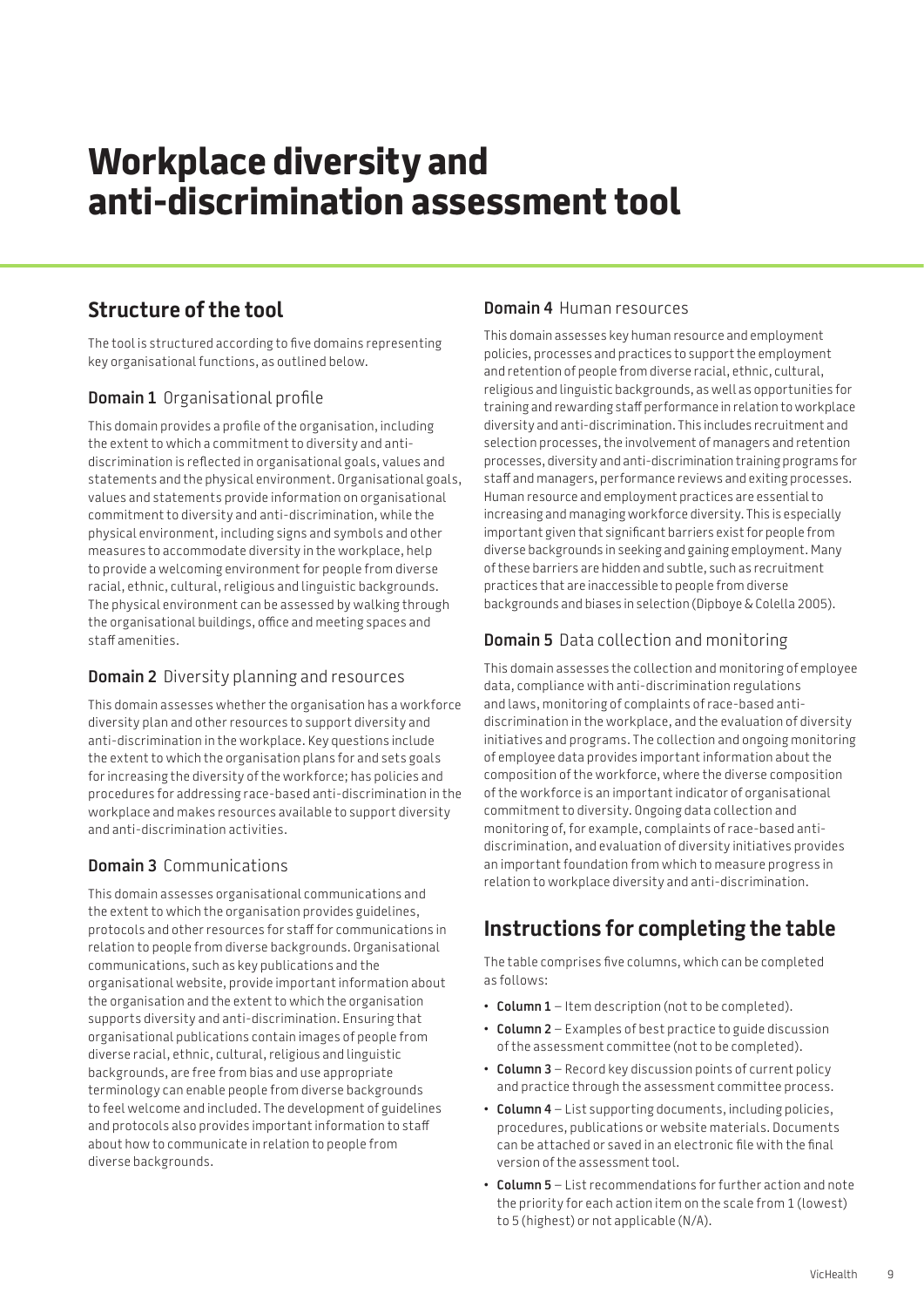

## **Domain 1** Organisational profile

This domain provides a profile of the organisation, including the extent to which a commitment to diversity and anti-discrimination is reflected in organisational goals, values and statements and the physical environment.

|                                                                                                                                                                  | Commitment to diversity and anti-discrimination                                                                                                                                                                                                                                                                                                                                                  |                                       |                                |                                                                |
|------------------------------------------------------------------------------------------------------------------------------------------------------------------|--------------------------------------------------------------------------------------------------------------------------------------------------------------------------------------------------------------------------------------------------------------------------------------------------------------------------------------------------------------------------------------------------|---------------------------------------|--------------------------------|----------------------------------------------------------------|
| Item                                                                                                                                                             | <b>Best-practice examples</b>                                                                                                                                                                                                                                                                                                                                                                    | <b>Current policy</b><br>and practice | <b>Supporting</b><br>documents | <b>Recommendations</b><br>and priorities for<br>further action |
| 1.1. The organisation<br>values, and<br>is committed<br>to, diversity<br>and anti-<br>discrimination                                                             | • A commitment to diversity<br>and anti-discrimination<br>is an explicit part of the<br>organisation's mission,<br>values, goals and other<br>relevant documents<br>• Organisational commitment<br>to diversity and anti-<br>discrimination is regularly<br>communicated and<br>promoted to staff                                                                                                |                                       |                                | <b>Priority</b><br>5<br>3<br>N/A<br>Low High                   |
| <b>Creating a welcoming environment</b>                                                                                                                          |                                                                                                                                                                                                                                                                                                                                                                                                  |                                       |                                |                                                                |
| 1.2. The organisation<br>acknowledges<br>and provides<br>a welcoming<br>environment for<br>Aboriginal and<br>Torres Strait<br>Islander people<br>and communities | • There is a policy or<br>acknowledgment statement<br>recognising Aboriginal<br>and Torres Strait Islander<br>people as First Peoples<br>and Traditional Owners<br>of the land<br>• There is specific signage<br>and symbols of welcome<br>in recognition of<br>Aboriginal and Torres<br>Strait Islander people and<br>communities (e.g. flags,<br>acknowledgement plaques,<br>posters, artwork) |                                       |                                | Priority<br>5<br>2<br>3<br>N/A<br>1<br>4<br>LowHigh            |
| 1.3. The organisation<br>provides a<br>welcoming<br>environment<br>for people<br>from diverse<br>racial, ethnic<br>and cultural<br>backgrounds                   | • The physical environment<br>reflects the diversity of<br>the workforce and local<br>community or service<br>population<br>• Examples include signage,<br>décor, reading materials,<br>posters, noticeboard items,<br>staff amenities, prayer<br>rooms, catering options                                                                                                                        |                                       |                                | Priority<br>$\mathbf{1}$<br>2 3 4 5<br>N/A<br>LowHigh          |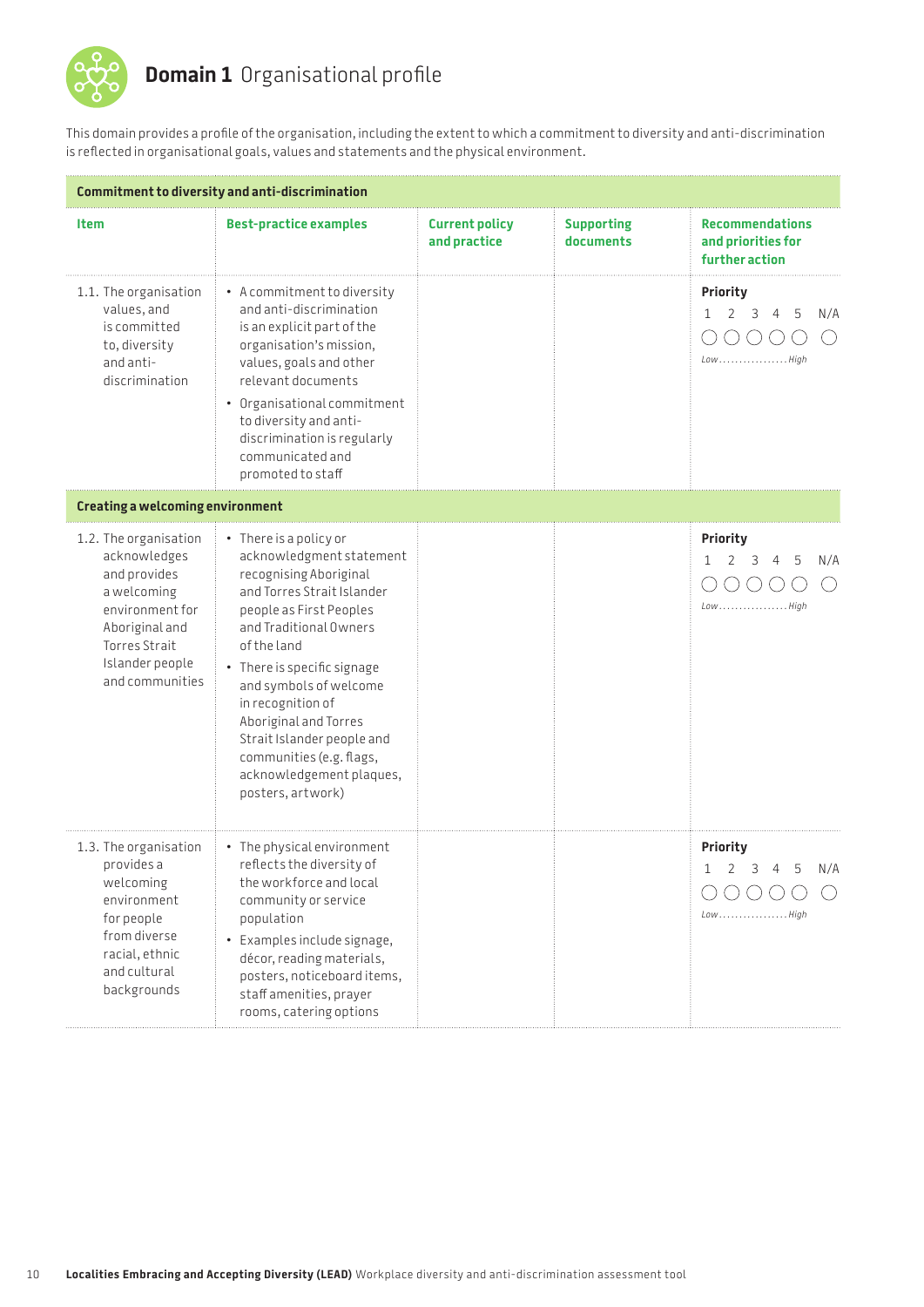

This domain assesses whether the organisation has a workforce diversity plan and other resources to support diversity and antidiscrimination in the workplace. Key questions include the extent to which the organisation plans for and sets goals for increasing the diversity of the workforce; has policies and procedures for addressing race-based anti-discrimination in the workplace and makes resources available to support diversity and anti-discrimination activities.

| <b>Diversity planning</b>                                                                                                     |                                                                                                                                                                                                                                                                                                                                                                                                                                                                                                                |                                       |                                |                                                                |  |
|-------------------------------------------------------------------------------------------------------------------------------|----------------------------------------------------------------------------------------------------------------------------------------------------------------------------------------------------------------------------------------------------------------------------------------------------------------------------------------------------------------------------------------------------------------------------------------------------------------------------------------------------------------|---------------------------------------|--------------------------------|----------------------------------------------------------------|--|
| <b>Item</b>                                                                                                                   | <b>Best-practice examples</b>                                                                                                                                                                                                                                                                                                                                                                                                                                                                                  | <b>Current policy</b><br>and practice | <b>Supporting</b><br>documents | <b>Recommendations</b><br>and priorities for<br>further action |  |
| 2.1. The organisation<br>plans for<br>workforce<br>diversity                                                                  | • Workforce diversity<br>plans specify goals for<br>the composition of the<br>workforce and strategies<br>for achieving these goals<br>• Workforce diversity<br>planning is linked to<br>strategic planning<br>processes<br>• Senior leadership and<br>managers are actively<br>involved in workforce<br>diversity planning and<br>communicating plans to<br>the workforce<br>• Workforce diversity plans<br>have been developed in<br>consultation with staff,<br>including staff from diverse<br>backgrounds |                                       |                                | Priority<br>5<br>$\mathbf{1}$<br>2<br>3<br>N/A<br>LowHigh      |  |
| 2.2. The organisation<br>has specific<br>policies and<br>procedures on<br>responding to<br>race-based anti-<br>discrimination | • Policies and procedures<br>include procedures on<br>anti-discrimination code of<br>practice and consequences<br>for staff engaging in<br>discriminatory practice<br>and behaviour<br>• Policies and procedures<br>include a process for<br>making and responding to<br>complaints of race-based<br>anti-discrimination<br>• Policies and procedures<br>include examples of<br>discriminatory practice<br>and behaviour                                                                                       |                                       |                                | Priority<br>2<br>5<br>$\mathbf{1}$<br>3<br>4<br>N/A<br>LowHigh |  |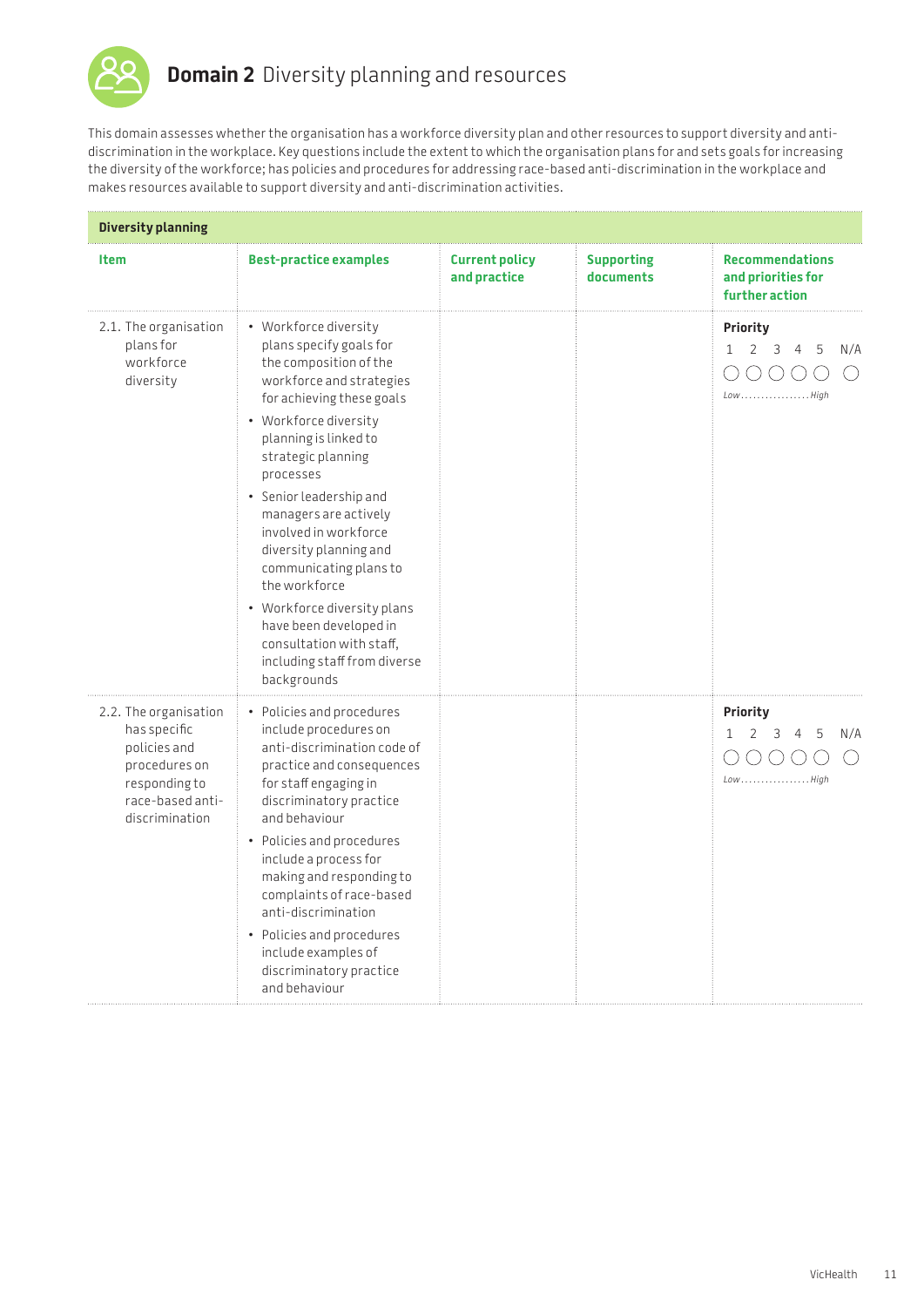| <b>Organisational resources</b>                                                                                                       |                                                                                                                                                                                                                                                                                                                                                                                                                                              |                                       |                                |                                                                |  |
|---------------------------------------------------------------------------------------------------------------------------------------|----------------------------------------------------------------------------------------------------------------------------------------------------------------------------------------------------------------------------------------------------------------------------------------------------------------------------------------------------------------------------------------------------------------------------------------------|---------------------------------------|--------------------------------|----------------------------------------------------------------|--|
| <b>Item</b>                                                                                                                           | <b>Best-practice examples</b>                                                                                                                                                                                                                                                                                                                                                                                                                | <b>Current policy</b><br>and practice | <b>Supporting</b><br>documents | <b>Recommendations</b><br>and priorities for<br>further action |  |
| 2.3. The organisation<br>allocates<br>adequate<br>resources to<br>workforce/<br>workplace<br>diversity<br>and anti-<br>discrimination | • There is a position(s)<br>designated to handle<br>workforce/workplace<br>diversity issues<br>• A committee of key people<br>within the organisation,<br>including senior managers,<br>coordinates and oversees<br>workforce/workplace<br>diversity issues<br>• Internal and external<br>diversity expert(s) are<br>consulted in developing or<br>modifying the organisation's<br>workforce/workplace<br>diversity practices when<br>needed |                                       |                                | Priority<br>5<br>3<br>N/A<br>4<br>Low High                     |  |
| 2.4. The organisation<br>has a calendar<br>of significant<br>cultural and<br>religious<br>observances                                 | • The calendar is<br>regularly maintained<br>and communicated and<br>promoted to staff (e.g. the<br>significance of certain days<br>or periods)<br>· Significant days or periods<br>are taken into account when<br>planning meetings and<br>other events (e.g. catering<br>requirements)                                                                                                                                                     |                                       |                                | Priority<br>5<br>2<br>3<br>N/A<br>1<br>4<br>LowHigh            |  |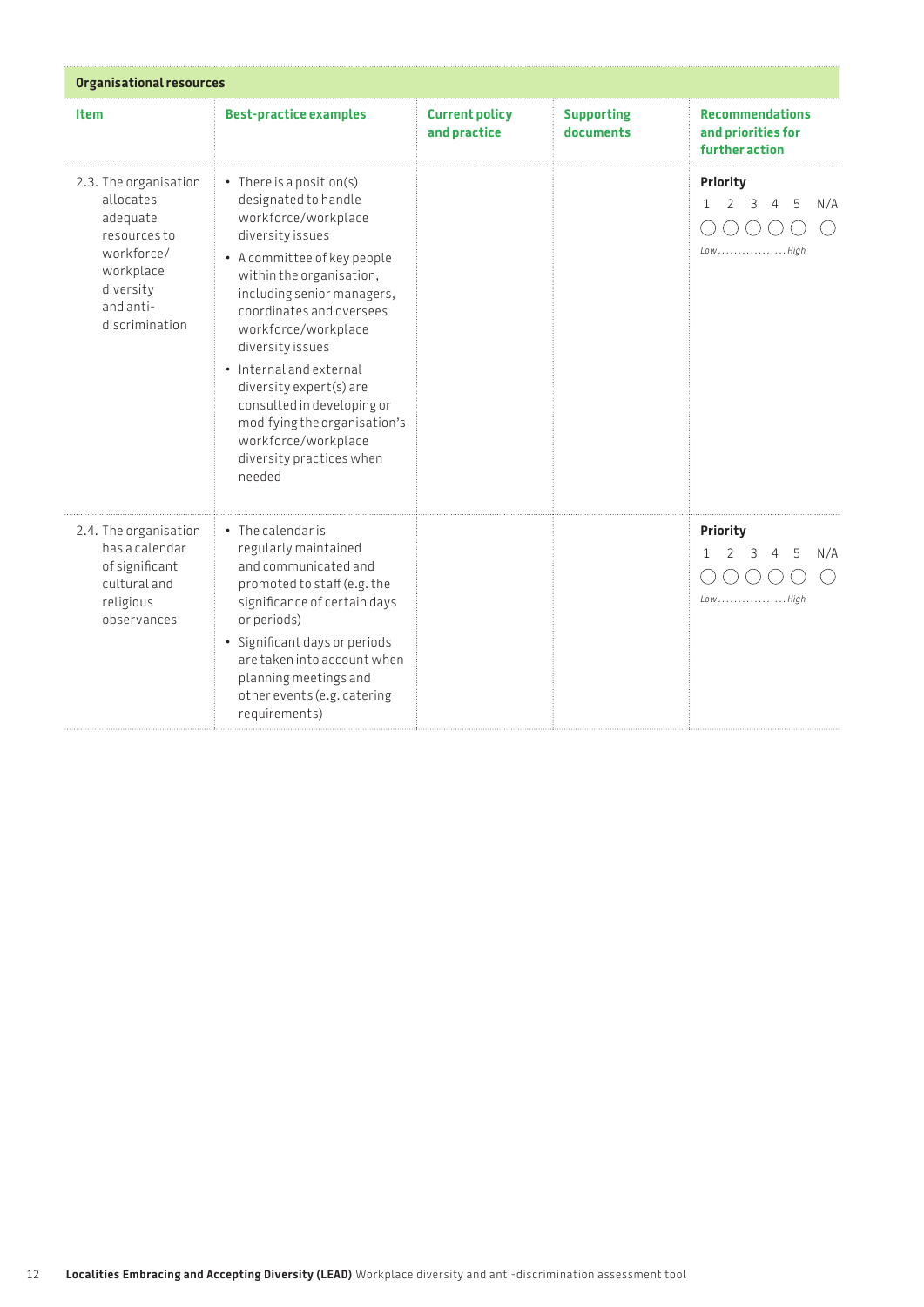

## **Domain 3** Communications

This domain assesses organisational communications and the extent to which the organisation provides guidelines, protocols and other resources for staff for communications in relation to people from diverse backgrounds.

| <b>Communications</b>                                                                                                                                                                 |                                                                                                                                                                                                                                                                                                                                                                                                                                                 |                                       |                                |                                                                            |  |
|---------------------------------------------------------------------------------------------------------------------------------------------------------------------------------------|-------------------------------------------------------------------------------------------------------------------------------------------------------------------------------------------------------------------------------------------------------------------------------------------------------------------------------------------------------------------------------------------------------------------------------------------------|---------------------------------------|--------------------------------|----------------------------------------------------------------------------|--|
| <b>Item</b>                                                                                                                                                                           | <b>Best-practice examples</b>                                                                                                                                                                                                                                                                                                                                                                                                                   | <b>Current policy</b><br>and practice | <b>Supporting</b><br>documents | <b>Recommendations</b><br>and priorities for<br>further action             |  |
| 3.1. The organisation<br>has a process for<br>communications<br>in relation to<br>people from<br>diverse racial,<br>ethnic, cultural,<br>religious and<br>linguistic<br>backgrounds   | $\bullet$ The organisation has<br>a process, protocol<br>or style guide for all<br>communications in relation<br>to people from diverse<br>backgrounds<br>• Processes and protocols<br>have been developed in<br>consultation with people<br>from diverse racial, ethnic<br>and cultural backgrounds<br>to ensure appropriate<br>terminology is used<br>(e.g. for the local area)<br>• Processes and protocols are<br>communicated to all staff |                                       |                                | Priority<br>$\mathcal{P}$<br>3<br>$\mathbf{1}$<br>5<br>N/A<br>4<br>LowHigh |  |
| 3.2. Organisational<br>publications<br>contain<br>references to<br>and images of<br>people from<br>diverse racial.<br>ethnic, cultural,<br>religious and<br>linguistic<br>backgrounds | • The organisation maintains<br>a library of images of people<br>from diverse backgrounds<br>to include in publications<br>• A diverse range of images<br>are used on all publications,<br>including the organisational<br>website and other<br>promotional material                                                                                                                                                                            |                                       |                                | Priority<br>5<br>N/A<br>1<br>2<br>3<br>LowHigh                             |  |
| 3.3. There is a<br>process for<br>monitoring<br>policies,<br>communications<br>and publications                                                                                       | • Written policies and<br>publications are monitored<br>to eliminate bias and ensure<br>inclusive language                                                                                                                                                                                                                                                                                                                                      |                                       |                                | Priority<br>5<br>N/A<br>$\mathcal{L}$<br>3<br>4<br>1<br>LowHigh            |  |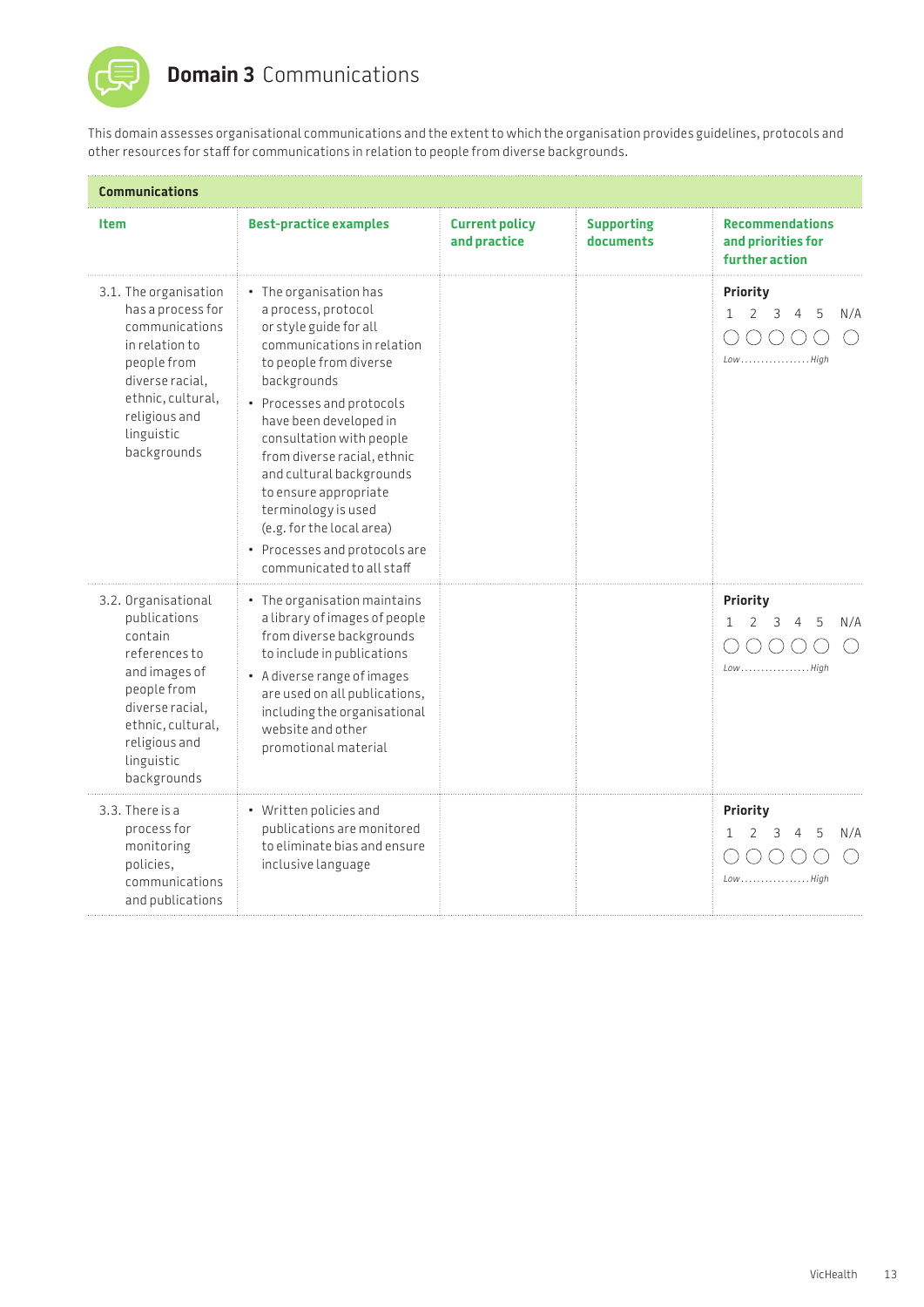

## **Domain 4** Human resources

This domain assesses key human resource and employment policies, processes and practices to support the employment and retention of people from diverse racial, ethnic, cultural, religious and linguistic backgrounds, as well as opportunities for training and rewarding staff performance in relation to workplace diversity and anti-discrimination.

| Recruitment                                                                                                                                                                                       |                                                                                                                                                                                                                                                                                                                                                                                                                                                                                                                                                                                                                                                                                                                                                                                            |                                       |                                |                                                                                  |
|---------------------------------------------------------------------------------------------------------------------------------------------------------------------------------------------------|--------------------------------------------------------------------------------------------------------------------------------------------------------------------------------------------------------------------------------------------------------------------------------------------------------------------------------------------------------------------------------------------------------------------------------------------------------------------------------------------------------------------------------------------------------------------------------------------------------------------------------------------------------------------------------------------------------------------------------------------------------------------------------------------|---------------------------------------|--------------------------------|----------------------------------------------------------------------------------|
| <b>Item</b>                                                                                                                                                                                       | <b>Best-practice examples</b>                                                                                                                                                                                                                                                                                                                                                                                                                                                                                                                                                                                                                                                                                                                                                              | <b>Current policy</b><br>and practice | <b>Supporting</b><br>documents | <b>Recommendations</b><br>and priorities for<br>further action                   |
| 4.1. Job<br>advertisements<br>and application<br>information is<br>accessible to<br>people from<br>diverse racial,<br>ethnic, cultural,<br>religious and<br>linguistic<br>backgrounds             | • Job advertisements are<br>written in plain English<br>• Job application information<br>includes a statement<br>regarding organisational<br>commitment to diversity,<br>anti-discrimination and<br>equal opportunity<br>• Job application information<br>includes a plain English<br>guide on how to apply<br>• Images of people from<br>diverse backgrounds are<br>included in promotional<br>material<br>· Jobs are advertised through<br>culturally and linguistically<br>diverse media outlets<br>(e.g. ethnic community<br>newspapers, Koori Mail,<br>radio), formal and informal<br>community organisations<br>and networks<br>• The organisation engages<br>and advertises jobs with<br>employment agencies<br>who specialise in finding<br>candidates from diverse<br>backgrounds |                                       |                                | Priority<br>$2 \quad 3$<br>$\mathbf{1}$<br>$\overline{4}$<br>5<br>N/A<br>LowHigh |
| 4.2. Position<br>descriptions and<br>selection criteria<br>are relevant<br>and accessible<br>to people from<br>diverse racial,<br>ethnic, cultural,<br>religious and<br>linguistic<br>backgrounds | • Position descriptions<br>and selection criteria are<br>written in plain English<br>• Selection criteria are clear<br>and realistic and include<br>only the skills, qualifications<br>and experience required for<br>the job<br>The number of selection<br>criteria are reduced or<br>prioritised according to the<br>requirements of the job<br>• Valuing diversity and<br>working in a diverse<br>workforce is specified in<br>position descriptions and/or<br>selection criteria                                                                                                                                                                                                                                                                                                       |                                       |                                | Priority<br>5<br>$\mathbf{1}$<br>2<br>3<br>4<br>N/A<br>LowHigh                   |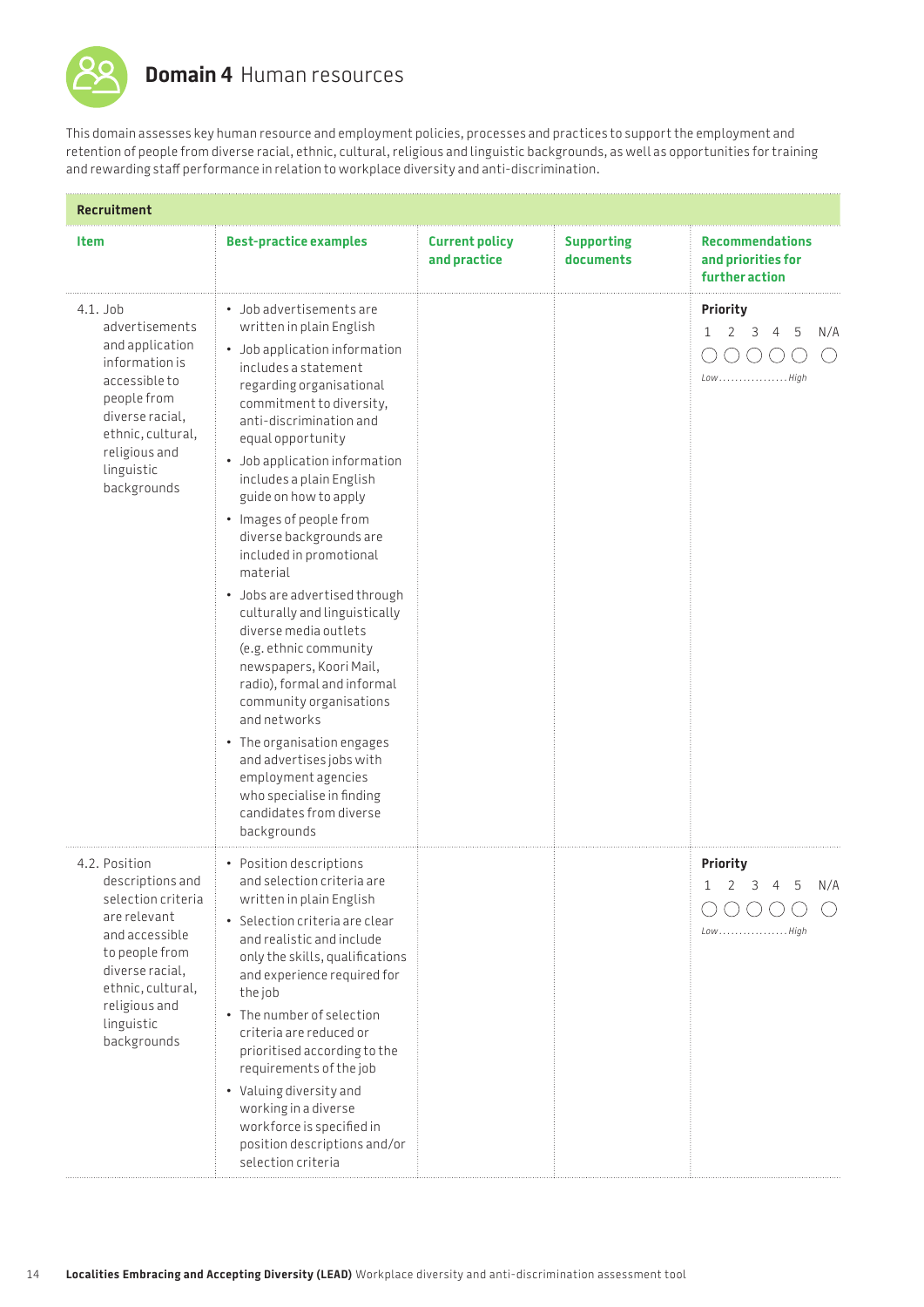| <b>Item</b>                                                                                                                                                                                                                                 | <b>Best-practice examples</b>                                                                                                                                                                                                                                                                                                                                                                                                                                                                                                                                                                                                                                                                                                                                                                                    | <b>Current policy</b><br>and practice | <b>Supporting</b><br>documents | <b>Recommendations</b><br>and priorities for<br>further action  |
|---------------------------------------------------------------------------------------------------------------------------------------------------------------------------------------------------------------------------------------------|------------------------------------------------------------------------------------------------------------------------------------------------------------------------------------------------------------------------------------------------------------------------------------------------------------------------------------------------------------------------------------------------------------------------------------------------------------------------------------------------------------------------------------------------------------------------------------------------------------------------------------------------------------------------------------------------------------------------------------------------------------------------------------------------------------------|---------------------------------------|--------------------------------|-----------------------------------------------------------------|
| 4.3. The organisation<br>provides work<br>experience<br>opportunities<br>and employment<br>pathways to<br>support the<br>employment<br>of people from<br>diverse racial,<br>ethnic, cultural,<br>religious and<br>linguistic<br>backgrounds | • Work experience, work<br>placement or work-ready<br>programs<br>• Traineeships, cadetships<br>and graduate programs<br>(e.g. linking with Australian<br>Public Service programs)                                                                                                                                                                                                                                                                                                                                                                                                                                                                                                                                                                                                                               |                                       |                                | Priority<br>$\mathbf{1}$<br>2<br>3<br>5<br>N/A<br>4<br>LowHigh  |
| <b>Selection</b>                                                                                                                                                                                                                            |                                                                                                                                                                                                                                                                                                                                                                                                                                                                                                                                                                                                                                                                                                                                                                                                                  |                                       |                                |                                                                 |
| 4.4. The organisation<br>is committed<br>to breaking<br>down barriers<br>in the selection<br>process for<br>applicants from<br>diverse racial,<br>ethnic, cultural,<br>religious and<br>linguistic<br>backgrounds                           | • All qualified applicants<br>with eligibility to work in<br>Australia are considered<br>(e.g. regardless of local<br>work experience)<br>• Shortlisting processes<br>include measures to monitor<br>bias towards applicants<br>from diverse backgrounds<br>(e.g. identifying<br>information is removed<br>from applications before<br>assessment)<br>• Interview panels are aware<br>of discriminatory practices<br>in selection and are aware<br>of the barriers in selection<br>processes for people from<br>diverse backgrounds<br>• Interview panels include<br>people from diverse<br>racial, ethnic and cultural<br>backgrounds<br>• Measures to positively<br>discriminate towards<br>applications of equal merit<br>from diverse backgrounds<br>are considered in order to<br>build a diverse workforce |                                       |                                | Priority<br>1<br>$\mathcal{L}$<br>3<br>5<br>4<br>N/A<br>LowHigh |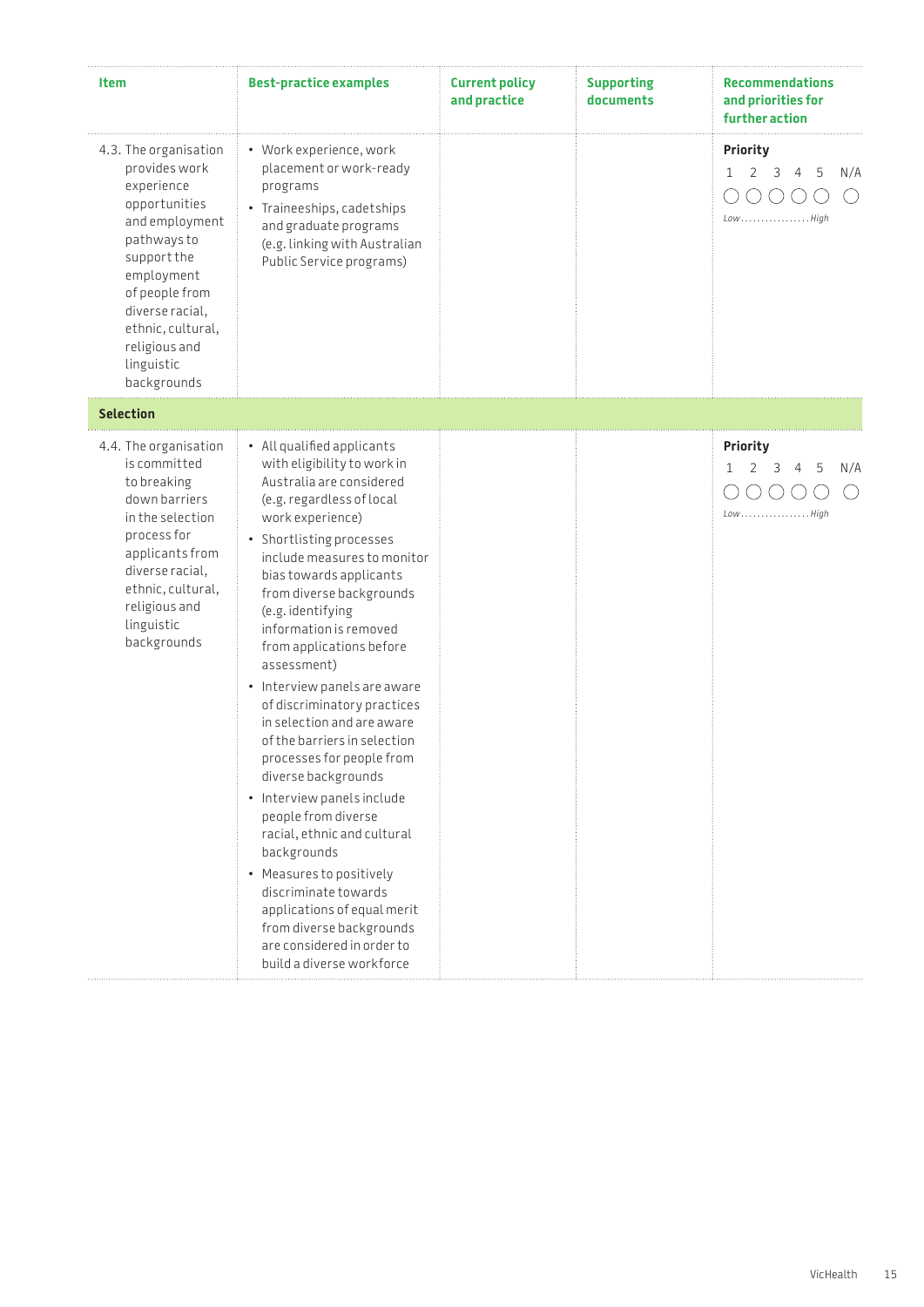| <b>Retention and management</b>                                                                                                                                                                                    |                                                                                                                                                                                                                                                                                                                                                                                                                                                                                                                                                                                                                                                                                                                                                                                                                                                                                                               |                                       |                                |                                                                                      |  |  |
|--------------------------------------------------------------------------------------------------------------------------------------------------------------------------------------------------------------------|---------------------------------------------------------------------------------------------------------------------------------------------------------------------------------------------------------------------------------------------------------------------------------------------------------------------------------------------------------------------------------------------------------------------------------------------------------------------------------------------------------------------------------------------------------------------------------------------------------------------------------------------------------------------------------------------------------------------------------------------------------------------------------------------------------------------------------------------------------------------------------------------------------------|---------------------------------------|--------------------------------|--------------------------------------------------------------------------------------|--|--|
| Item                                                                                                                                                                                                               | <b>Best-practice examples</b>                                                                                                                                                                                                                                                                                                                                                                                                                                                                                                                                                                                                                                                                                                                                                                                                                                                                                 | <b>Current policy</b><br>and practice | <b>Supporting</b><br>documents | <b>Recommendations</b><br>and priorities for<br>further action                       |  |  |
| 4.5. The organisation<br>actively<br>supports the<br>retention of<br>people from<br>diverse racial,<br>ethnic, cultural,<br>religious and<br>linguistic<br>backgrounds                                             | $\cdot$ The organisation has a<br>formal plan and process for<br>retaining staff from diverse<br>backgrounds<br>• Where necessary, there are<br>positions with responsibility<br>for retaining staff from<br>diverse backgrounds<br>• The organisation has a<br>mentoring program<br>• The organisation supports<br>informal or formal<br>networking groups for<br>employees from diverse<br>racial, ethnic and cultural,<br>religious and linguistic<br>backgrounds<br>• The organisation supports<br>English language courses<br>for employees not proficient<br>in English<br>• Where necessary, the<br>organisation provides<br>documents in languages<br>other than English to assist<br>employees not be proficient<br>in English (e.g. employment<br>forms, policies)<br>· Significant cultural and<br>religious observances are<br>accommodated through<br>leave and flexible working<br>arrangements |                                       |                                | <b>Priority</b><br>3<br>- 5<br>$\mathbf{1}$<br>2<br>$\overline{4}$<br>N/A<br>LowHigh |  |  |
| 4.6. The organisation<br>requires active<br>support from<br>managers in the<br>employment<br>and retention<br>of people from<br>diverse racial,<br>ethnic, cultural,<br>religious and<br>linguistic<br>backgrounds | • The organisation<br>considers specialised<br>training for managers in<br>valuing diversity and non<br>discrimination, including<br>awareness of employment<br>barriers for people from<br>diverse backgrounds, and<br>processes for responding to<br>complaints of race-based<br>anti-discrimination<br>• Managers support<br>opportunities for staff<br>from diverse backgrounds<br>to develop new skills and<br>gain practical experience<br>working at higher levels<br>(e.g. acting temporarily in<br>these roles, secondments)                                                                                                                                                                                                                                                                                                                                                                         |                                       |                                | Priority<br>5<br>N/A<br>4<br>LowHigh                                                 |  |  |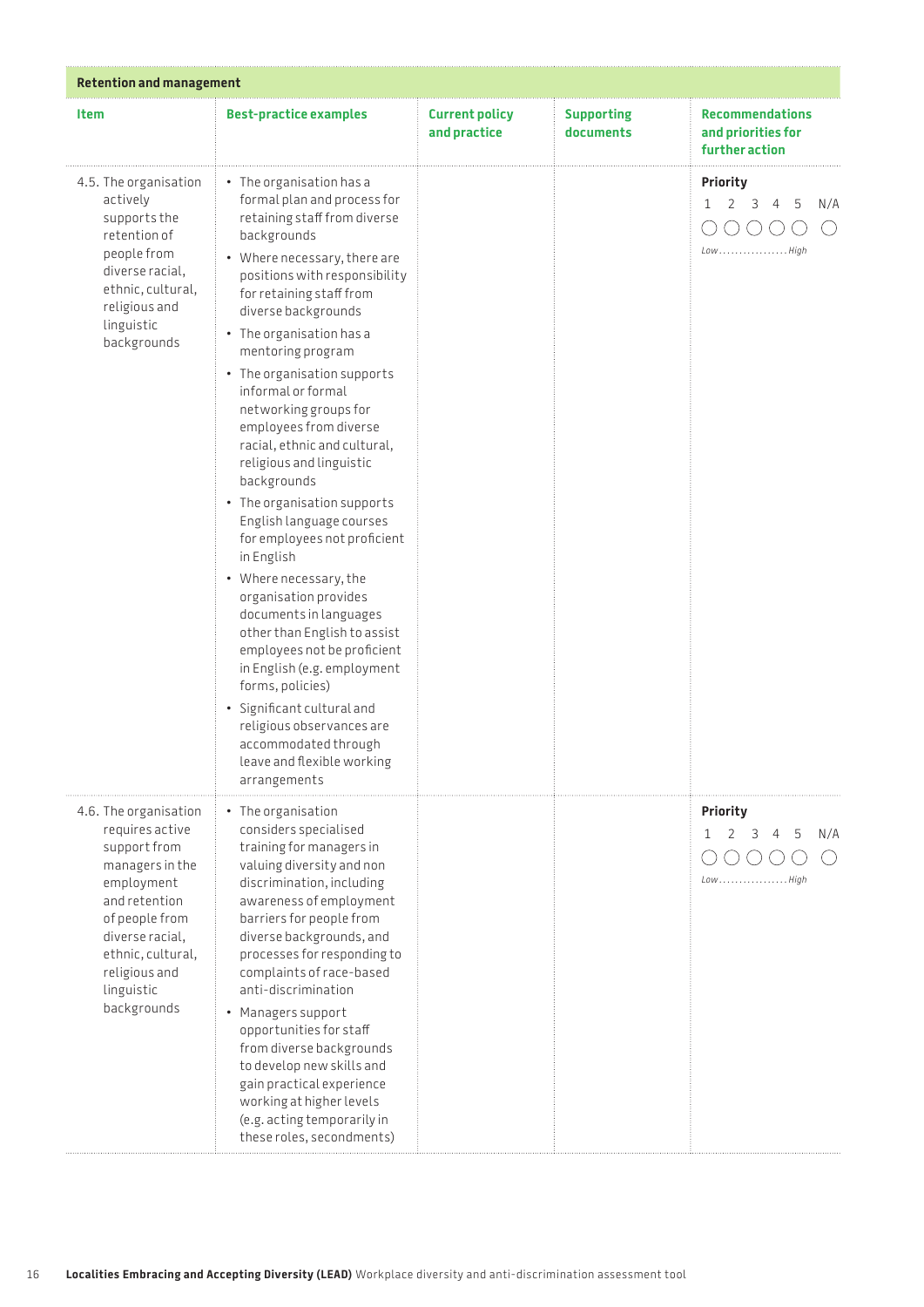| Item                                                                                                                                                                                              | <b>Best-practice examples</b>                                                                                                                                                                                                                                                                                                                                                                                                                                                                                                                                                                                  | <b>Current policy</b><br>and practice | <b>Supporting</b><br>documents | <b>Recommendations</b><br>and priorities for<br>further action                                           |
|---------------------------------------------------------------------------------------------------------------------------------------------------------------------------------------------------|----------------------------------------------------------------------------------------------------------------------------------------------------------------------------------------------------------------------------------------------------------------------------------------------------------------------------------------------------------------------------------------------------------------------------------------------------------------------------------------------------------------------------------------------------------------------------------------------------------------|---------------------------------------|--------------------------------|----------------------------------------------------------------------------------------------------------|
| 4.7. The organisation<br>recognises<br>and rewards<br>performance<br>in relation<br>to diversity<br>and anti-<br>discrimination                                                                   | • Performance review<br>guidelines include<br>adherence to organisational<br>values such as valuing<br>diversity and non<br>discriminatory standards<br>• Employee practice<br>and behaviour in<br>relation to diversity<br>and anti-discrimination<br>is acknowledged<br>and rewarded (e.g.<br>acknowledgement at<br>meetings, diversity awards<br>or other incentives)                                                                                                                                                                                                                                       |                                       |                                | <b>Priority</b><br>2<br>$\overline{\mathbf{3}}$<br>5<br>$\mathbf{1}$<br>$\overline{4}$<br>N/A<br>LowHigh |
| <b>Training</b>                                                                                                                                                                                   |                                                                                                                                                                                                                                                                                                                                                                                                                                                                                                                                                                                                                |                                       |                                |                                                                                                          |
| 4.8. The organisation<br>provides<br>induction and<br>ongoing training<br>to all employees                                                                                                        | • The induction program<br>for new employees and<br>ongoing training covers<br>organisational commitment<br>to diversity and anti-<br>discrimination<br>• Induction and ongoing<br>training covers procedures<br>on anti-discrimination<br>code of practice and<br>consequences for staff<br>engaging in discriminatory<br>practice and behaviour,<br>as well as the process for<br>making and responding to<br>complaints of race-based<br>anti-discrimination<br>• Additional training is<br>provided for staff in working<br>with people from diverse<br>backgrounds (e.g. cultural<br>competency training) |                                       |                                | <b>Priority</b><br>3<br>5<br>N/A<br>4<br>LowHigh                                                         |
| <b>Exiting processes</b>                                                                                                                                                                          |                                                                                                                                                                                                                                                                                                                                                                                                                                                                                                                                                                                                                |                                       |                                |                                                                                                          |
| 4.9. The organisation<br>provides<br>an exiting<br>process for all<br>employees,<br>including staff<br>from diverse<br>racial, ethnic,<br>cultural,<br>religious and<br>linguistic<br>backgrounds | • Exiting processes are<br>appropriate for people<br>from diverse backgrounds<br>(e.g. an interview is<br>conducted rather than<br>a survey; interview is<br>conducted by someone<br>other than the employee's<br>immediate supervisor)<br>Exit processes include<br>questions about experiences<br>of working in a diverse<br>workplace and experiences<br>of unfair treatment                                                                                                                                                                                                                                |                                       |                                | Priority<br>1<br>2<br>3<br>5<br>N/A<br>LowHigh                                                           |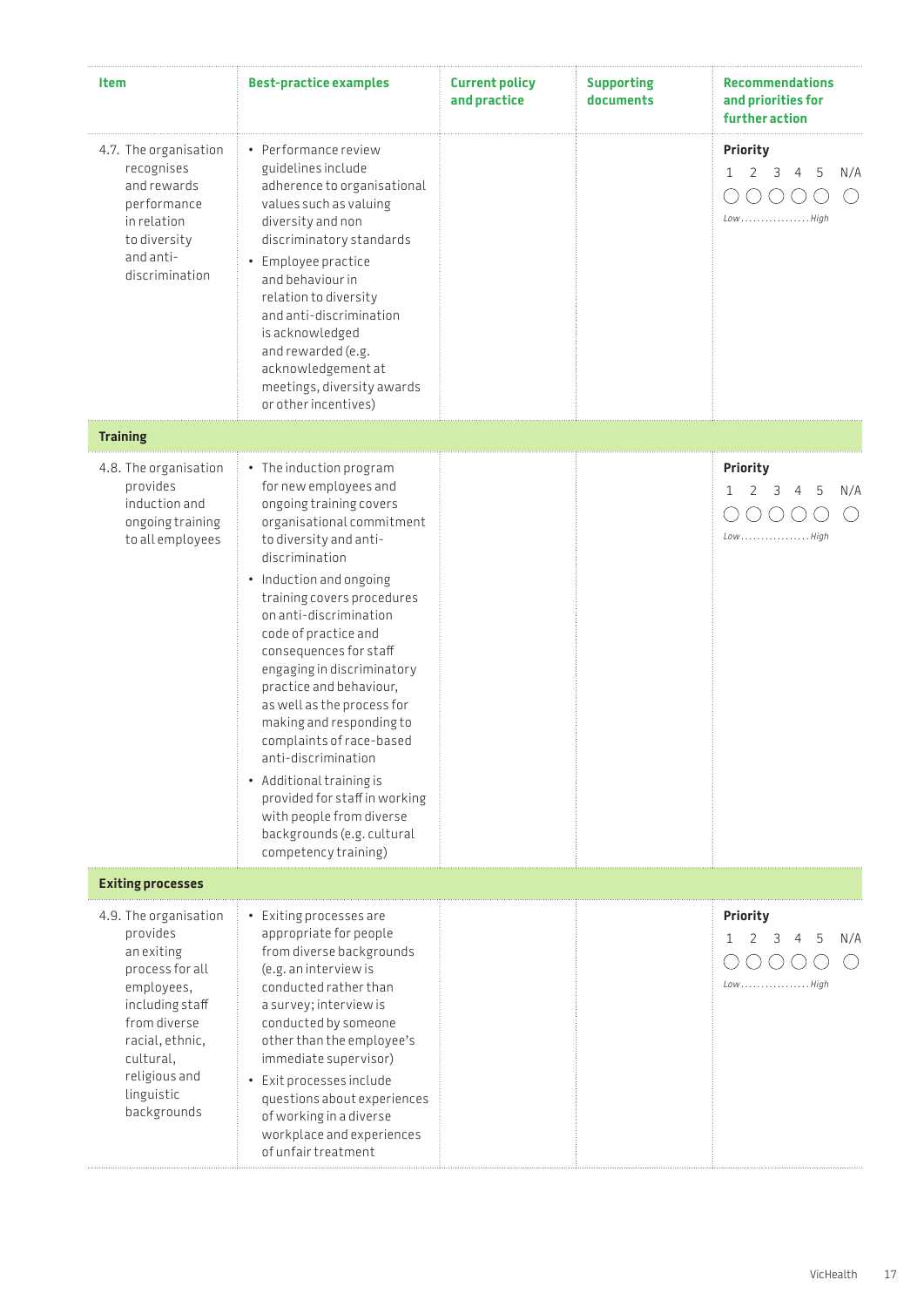

سيب

## **Domain 5** Data collection and monitoring

This domain assesses the collection and monitoring of employee data, compliance with anti-discrimination regulations and laws, monitoring of complaints of race-based anti-discrimination in the workplace, and the evaluation of diversity initiatives and programs.

|                                                                                                                                                                                                                      |                                                                                                                                                                                                                                                                                                                                                                                                                                                             | <b>Data collection and monitoring</b> |                                |                                                                                                 |  |  |  |  |
|----------------------------------------------------------------------------------------------------------------------------------------------------------------------------------------------------------------------|-------------------------------------------------------------------------------------------------------------------------------------------------------------------------------------------------------------------------------------------------------------------------------------------------------------------------------------------------------------------------------------------------------------------------------------------------------------|---------------------------------------|--------------------------------|-------------------------------------------------------------------------------------------------|--|--|--|--|
| <b>Item</b>                                                                                                                                                                                                          | <b>Best-practice examples</b>                                                                                                                                                                                                                                                                                                                                                                                                                               | <b>Current policy</b><br>and practice | <b>Supporting</b><br>documents | <b>Recommendations</b><br>and priorities for<br>further action                                  |  |  |  |  |
| 5.1. The composition<br>of the workforce<br>includes people<br>from diverse<br>racial, ethnic,<br>cultural, religious<br>and linguistic<br>backgrounds                                                               | • The workforce composition<br>represents staff from<br>a diverse range of<br>backgrounds (e.g. HR<br>employee data)                                                                                                                                                                                                                                                                                                                                        |                                       |                                | <b>Priority</b><br>2<br>$\overline{3}$<br>5<br>$\mathbf{1}$<br>$\overline{4}$<br>N/A<br>LowHigh |  |  |  |  |
| 5.2. The organisation<br>monitors<br>employee data<br>in line with<br>workforce<br>diversity goals                                                                                                                   | • Workforce composition data<br>matches Census data for the<br>local community or service<br>population<br>Data is monitored and<br>compared for retention,<br>promotion, seniority and<br>turnover rates across<br>diverse groups                                                                                                                                                                                                                          |                                       |                                | Priority<br>5<br>N/A<br>3<br>4<br>LowHigh                                                       |  |  |  |  |
| 5.3. The organisation<br>is compliant<br>with anti-<br>discrimination<br>and equal<br>opportunity<br>legislative<br>and policy<br>requirements<br>and reviews<br>complaints of<br>race-based anti-<br>discrimination | • The organisation reviews<br>its compliance with anti-<br>discrimination and equal<br>opportunity regulations<br>and laws<br>• The organisation regularly<br>reviews complaints of race-<br>based anti-discrimination<br>to identify any recurring or<br>ongoing problem areas<br>• The organisation regularly<br>reviews processes for<br>receiving and responding to<br>complaints of race-based<br>anti-discrimination                                  |                                       |                                | <b>Priority</b><br>5<br>2<br>3<br>N/A<br>4<br>LowHigh                                           |  |  |  |  |
| 5.4. The organisation<br>evaluates<br>diversity<br>and anti-<br>discrimination<br>initiatives and<br>programs                                                                                                        | • The organisation documents<br>employee feedback and<br>suggestions in relation<br>to diversity and anti-<br>discrimination initiatives<br>and programs in terms of<br>employee involvement<br>and satisfaction and<br>effectiveness in meeting<br>established goals<br>• The organisation formally<br>evaluates diversity and anti-<br>discrimination initiatives<br>by using multiple methods<br>(e.g. surveys, employee<br>interviews and focus groups) |                                       |                                | Priority<br>2<br>3<br>5<br>N/A<br>1<br>4<br>LowHigh                                             |  |  |  |  |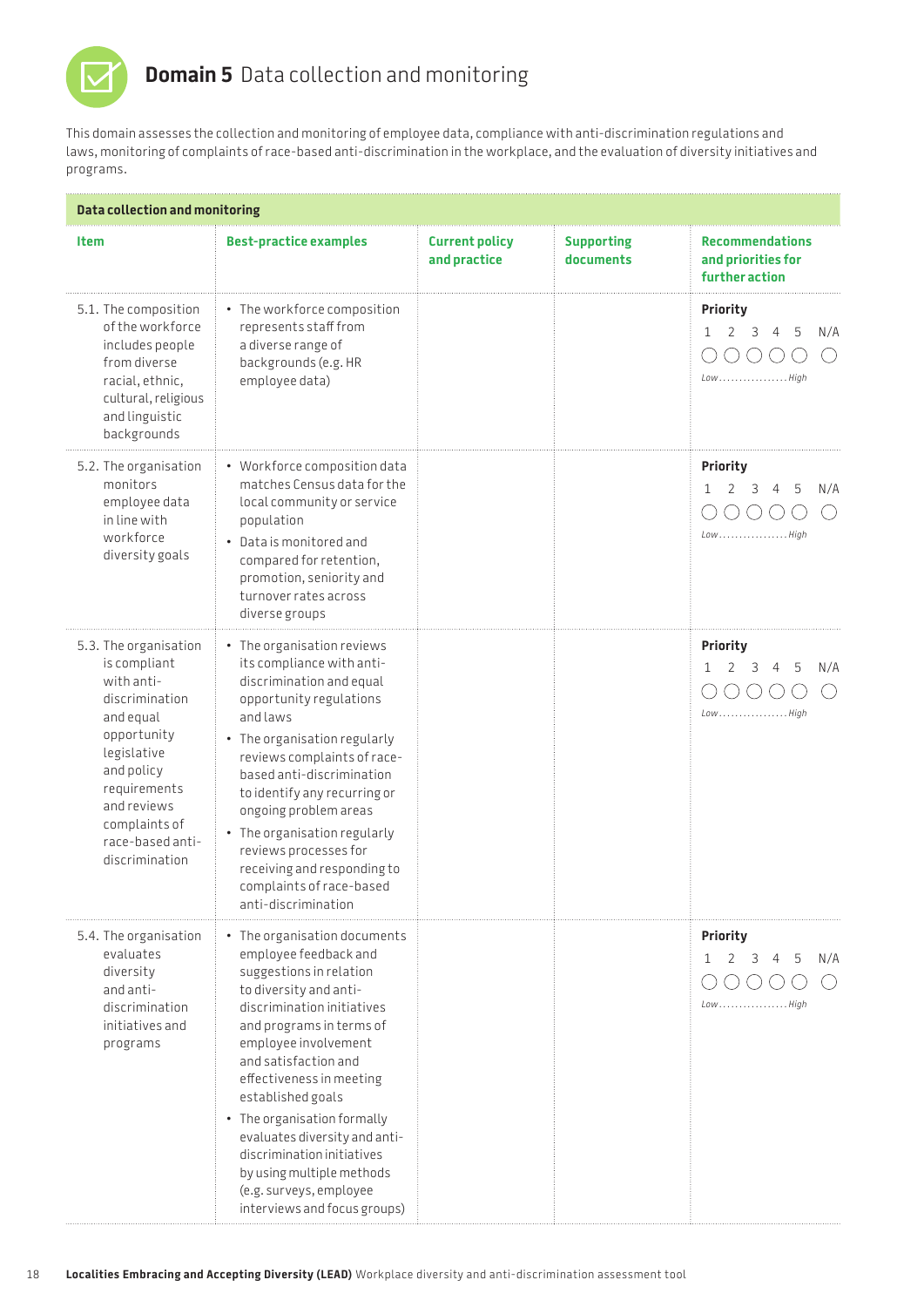# **References**

Berman G & Victorian Equal Opportunity and Human Rights Commission 2008, *Harnessing diversity: addressing racial and religious discrimination in employment*, Victorian Multicultural Commission & Victorian Equal Opportunity and Human Rights Commission, Melbourne.

Bowen SJ 2004, 'Assessing the responsiveness of health care organizations to culturally diverse groups', PhD thesis, University of Manitoba.

Department of Immigration and Citizenship 2008, *Workplace diversity plan 2008–2010*, Department of Immigration and Citizenship, Canberra, viewed 17 June 2014, [www.immi.gov.au/about/plans/workplace-diversity/.](http://www.immi.gov.au/about/plans/workplace-diversity/)

Dipboye RL & Colella AM 2005, *Discrimination at work: the psychological and organizational bases*, Lawrence Erlbaum Associates, New Jersey.

Executive Leadership Foundation 2003, *ProMosaic™ II, Diversity/inclusion assessment tool*, Executive Leadership Foundation, viewed 7 July 2010 [www.promosaic.org](http://www.promosaic.org).

University of Melbourne, Merri Community Health Services and the Centre for Culture, Ethnicity and Health 2014, *Cultural Competence Organisational Review (CORe)*, Centre for Culture, Ethnicity and Health, Richmond, Australia.

Mungabareena Aboriginal Corporation & Women's Health Goulburn North East 2008, *Making two worlds work: building the capacity of the health and community sector to work effectively and respectfully with our Aboriginal community*, Mungabareena Aboriginal Corporation, & Women's Health Goulburn North East, Victoria, viewed 17 June 2014, [www.healthinfonet.ecu.edu.au/](http://www.healthinfonet.ecu.edu.au/key-resources/promotion-resources?lid=16630) [key-resources/promotion-resources?lid=16630.](http://www.healthinfonet.ecu.edu.au/key-resources/promotion-resources?lid=16630)

Nicholas S, Sammartino A, O'Flynn J, Ricciotti A, Lau K, & Fisher N, 2001, *The business case for diversity management: programme for the practice of diversity management*, Department of Immigration and Multicultural Affairs in cooperation with the Australian Centre for International Business, Canberra.

Paradies, Y 2006, 'A systematic review of empirical research on self-reported racism and health', *International Journal of Epidemiology*, vol. 35, no. 4, pp. 888–901.

Paradies Y, Chandrakumar L, Klocker N, Frere M, Webster K, Burrell M & McLean P 2009, *Building on Our Strengths: a framework to reduce race-based discrimination and support diversity in Victoria: full report*, Victorian Health Promotion Foundation, Melbourne.

Trenerry B, Franklin H & Paradies Y 2010, *Review of audit and assessment tools, programs and resources in workplace settings to prevent race-based discrimination and support diversity*, Victorian Health Promotion Foundation, Melbourne.

Trenerry B, Franklin H & Paradies Y 2012, *Preventing race-based discrimination and supporting cultural diversity in the workplace. An evidence review: full report*, Victorian Health Promotion Foundation, Melbourne.

Trenerry B & Paradies Y 2012, 'Organizational assessment: an overlooked approach to managing diversity and addressing racism in the workplace', *Journal of Diversity Management*, vol. 7, no. 1.

Williams DR & Mohammed SA 2009, 'Discrimination and racial disparities in health: evidence and needed research', *Journal of Behavioral Medicine*, vol. 32, no. 1, pp. 20–47.